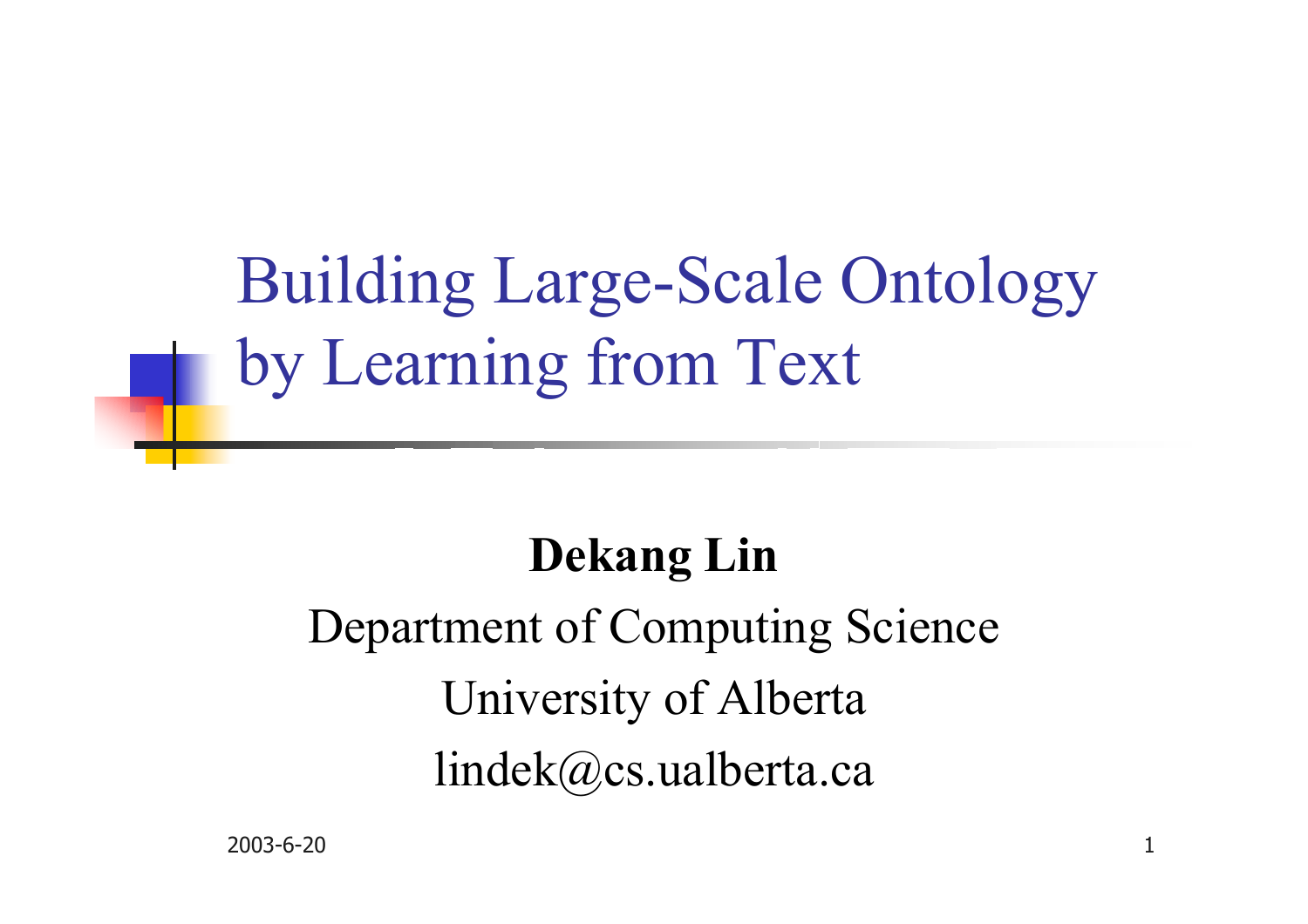What is an Ontology?

- **Service Service** A set of concepts
- **Relations between concepts**
- **Inference rules among the relations**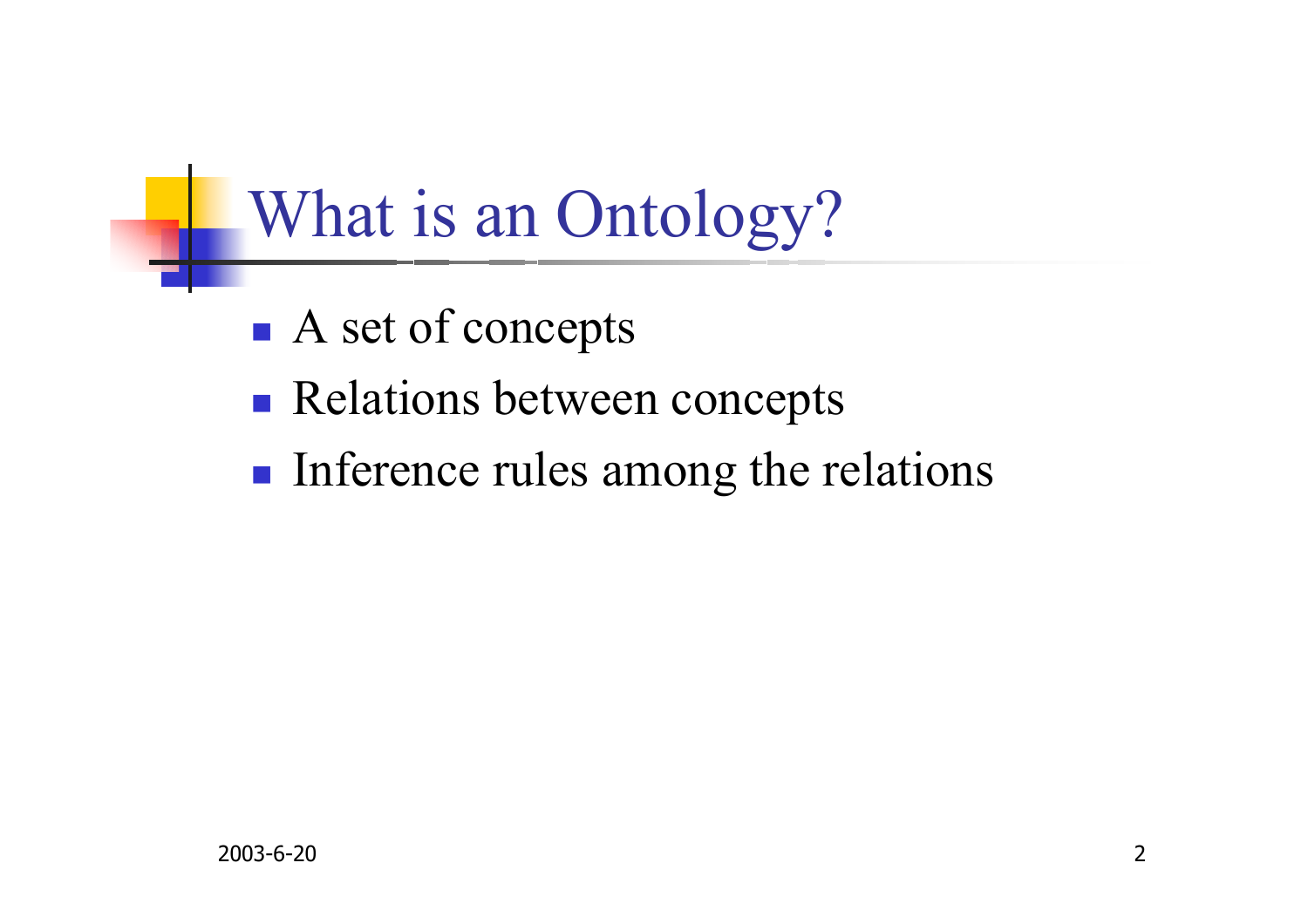#### Unsupervised Learning from Text

#### <DOC>

 <DOCNO> AP880212-0006 </DOCNO> <FILEID>AP-NR-02-12-88 1644EST</FILEID><FIRST>r i AM-CagedHens 02-12 0159</FIRST> <SECOND>AM-Caged Hens,0162</SECOND> <HEAD>Court Rules Caging Hens Is Not Cruelty</HEAD> <DATELINE>STROEMMEN, Norway (AP) </DATELINE> <TEXT>

 A court ruled Friday that an egg producer who kept his 2,000 hens in small cages was not guilty of cruelty to animals, as alleged by animal rights activists.

``The verdict is a great relief. It would have been too much to be found guilty of cruelty to my 2,000 hens," Karl Wettre was quoted as saying by the national NTB news agency after his acquittal.

The National Society for the Prevention of Cruelty to Animals claimed that by keeping hens in small cages, Wettre violated national legislation to allow animals' natural development and behavior.

 But the court found that Wettre observed Norwegian regulations stipulating that a hen should have at least 112 square inches of cage space in which to live.

NSPCA chairman Toralf Metveit was quoted as saying: ``I'm disappointed but not surprised.''

The society was ordered pay \$15,600 in court costs.  $c$ /TEXTS

</DOC>

<DOC>

…………

 <DOCNO> AP880212-0007 </DOCNO> <FILEID>AP-NR-02-12-88 1518EST</FILEID><FIRST>u p AM-Kemp'sStrategy 02-12 0654</FIRST> <SECOND>AM-Kemp's Strategy,650</SECOND> <HEAD>Kemp Strategy To Crack Top Three in N.H. Primary</HEAD>

<HEAD>With AM-Kemp-Robertson Bjt</HEAD> <BYLINE>By JONATHAN KELLOGG</BYLINE> <BYLINE>Associated Press Writer</BYLINE> <DATELINE>NASHUA, N.H. (AP) </DATELINE> <TEXT>

Strategists for Jack Kemp's presidential

campaign say George Bush's poor showing in Iowa, coupled with Kemp's tough-talking ads against Bob Dole, could put Kemp in the campaign say George Bush's poor showing in Iowa, coupled with Kemp's tough-talking ads against Bob Dole, could put Kemp in the running for the Republican nomination.

Before last Monday's Iowa caucuses, Kemp had been on a roll in New Hampshire, using an effective advertising campaign and the endorsement of the influential Concord Monitor to help broaden support.



#### *Concepts*

{N728 refugee, immigrant, migrant}, {N354 friend, colleague, neighbor}, {N118 leader, member, democrat}, {N271 company, industry, business}, {N549 he, I, they}, {N98 clergy, priest, cleric}, {N76 government, authority, administration}, {N561 infringement, encroachment, violation}, { N85 failure, refusal, inability}, {N192 price, rate, amount}, {N289 policy, decision, stance},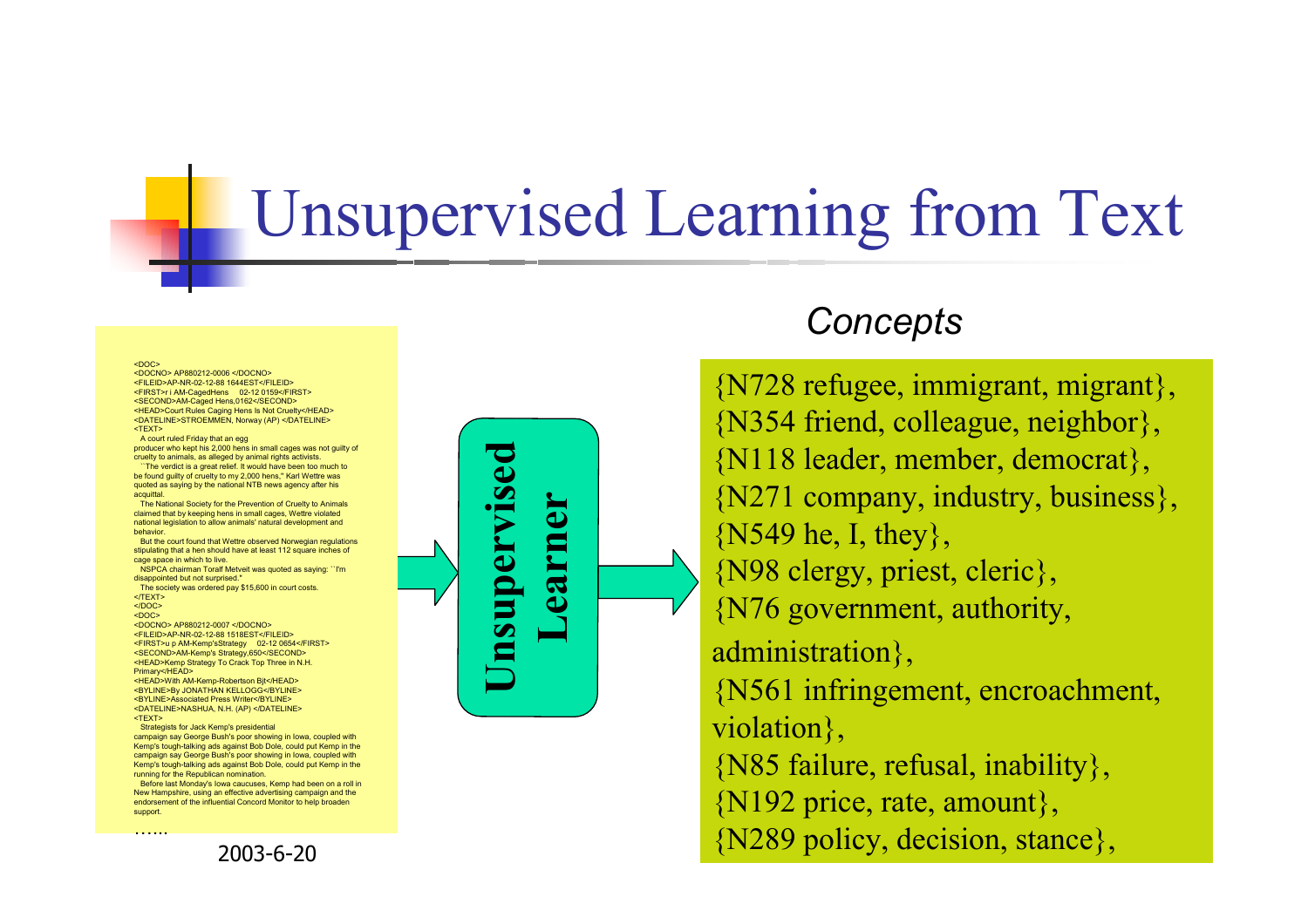#### Unsupervised Learning from Text

#### <DOC>

 <DOCNO> AP880212-0006 </DOCNO> <FILEID>AP-NR-02-12-88 1644EST</FILEID><FIRST>r i AM-CagedHens 02-12 0159</FIRST> <SECOND>AM-Caged Hens,0162</SECOND> <HEAD>Court Rules Caging Hens Is Not Cruelty</HEAD> <DATELINE>STROEMMEN, Norway (AP) </DATELINE> <TEXT>

 A court ruled Friday that an egg producer who kept his 2,000 hens in small cages was not guilty of cruelty to animals, as alleged by animal rights activists.

``The verdict is a great relief. It would have been too much to be found guilty of cruelty to my 2,000 hens," Karl Wettre was quoted as saying by the national NTB news agency after his acquittal.

The National Society for the Prevention of Cruelty to Animals claimed that by keeping hens in small cages, Wettre violated national legislation to allow animals' natural development and behavior.

 But the court found that Wettre observed Norwegian regulations stipulating that a hen should have at least 112 square inches of cage space in which to live.

NSPCA chairman Toralf Metveit was quoted as saying: ``I'm disappointed but not surprised.''

The society was ordered pay \$15,600 in court costs.  $c$ /TEXTS

</DOC>

<DOC>

…………

 <DOCNO> AP880212-0007 </DOCNO> <FILEID>AP-NR-02-12-88 1518EST</FILEID><FIRST>u p AM-Kemp'sStrategy 02-12 0654</FIRST> <SECOND>AM-Kemp's Strategy,650</SECOND> <HEAD>Kemp Strategy To Crack Top Three in N.H. Primary</HEAD>

<HEAD>With AM-Kemp-Robertson Bjt</HEAD> <BYLINE>By JONATHAN KELLOGG</BYLINE> <BYLINE>Associated Press Writer</BYLINE> <DATELINE>NASHUA, N.H. (AP) </DATELINE> <TEXT>

Strategists for Jack Kemp's presidential

campaign say George Bush's poor showing in Iowa, coupled with Kemp's tough-talking ads against Bob Dole, could put Kemp in the campaign say George Bush's poor showing in Iowa, coupled with Kemp's tough-talking ads against Bob Dole, could put Kemp in the running for the Republican nomination.

Before last Monday's Iowa caucuses, Kemp had been on a roll in New Hampshire, using an effective advertising campaign and the endorsement of the influential Concord Monitor to help broaden support.

2003-6-20

**Unsupervised Learner**earner super

#### *Relational Templates*

{N728 refugee, immigrant, migrant}, {N271 company, industry, business}, {N549 he, I, they}, …

#### **complained to**

{N98 clergy, priest, cleric}, {N76 government, authority, administration}, …

#### **about**

4 { N85 failure, refusal, inability}, … {N561 infringement, encroachment, violation},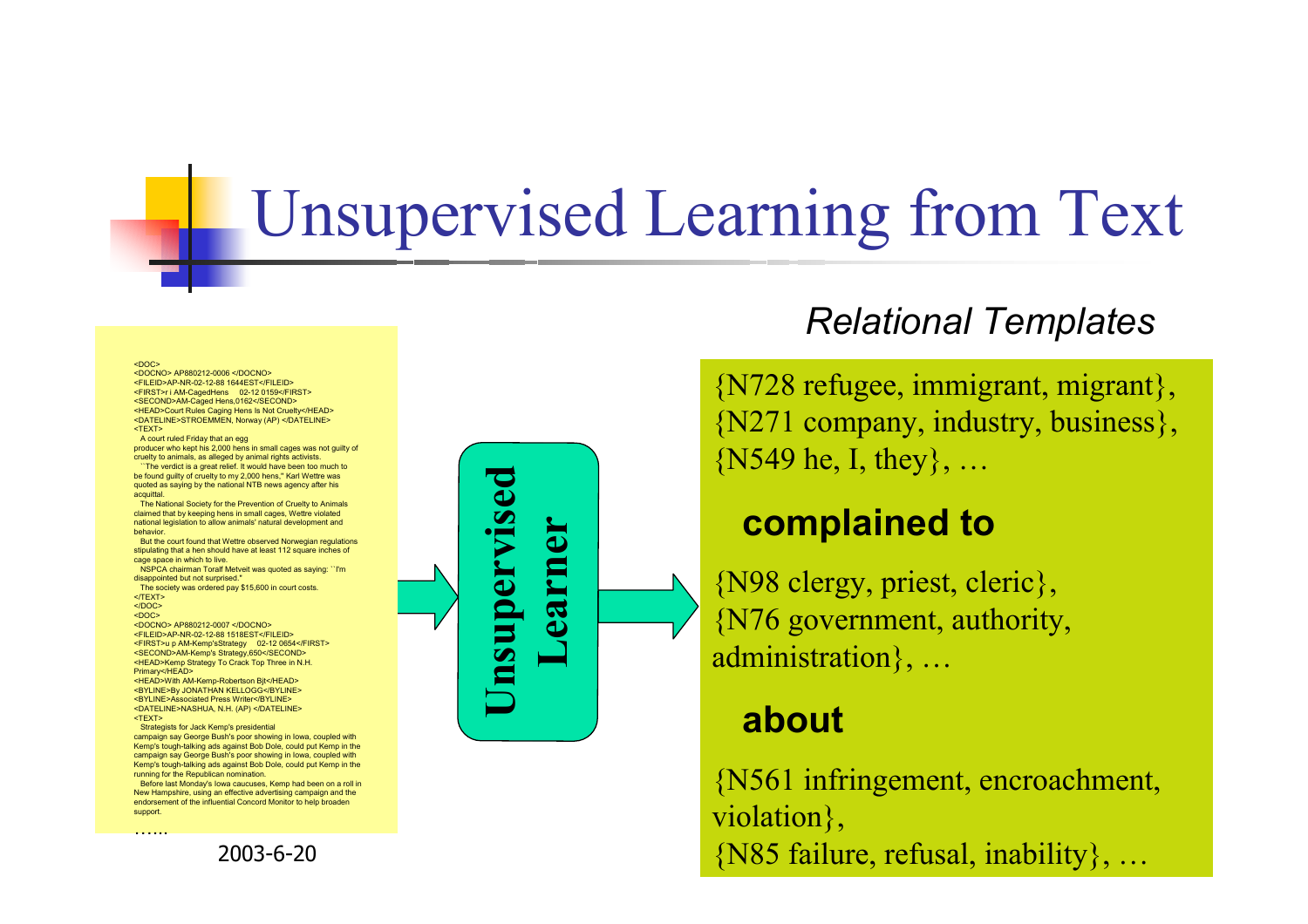#### Unsupervised Learning from Text

 $......$ 

#### <DOC>

 <DOCNO> AP880212-0006 </DOCNO> <FILEID>AP-NR-02-12-88 1644EST</FILEID><FIRST>r i AM-CagedHens 02-12 0159</FIRST> <SECOND>AM-Caged Hens,0162</SECOND> <HEAD>Court Rules Caging Hens Is Not Cruelty</HEAD> <DATELINE>STROEMMEN, Norway (AP) </DATELINE>  $<$ TEXT $>$ 

 A court ruled Friday that an egg producer who kept his 2,000 hens in small cages was not guilty of cruelty to animals, as alleged by animal rights activists.

``The verdict is a great relief. It would have been too much to be found guilty of cruelty to my 2,000 hens," Karl Wettre was quoted as saying by the national NTB news agency after his acquittal.

The National Society for the Prevention of Cruelty to Animals claimed that by keeping hens in small cages, Wettre violated national legislation to allow animals' natural development and behavior.

 But the court found that Wettre observed Norwegian regulations stipulating that a hen should have at least 112 square inches of cage space in which to live.

NSPCA chairman Toralf Metveit was quoted as saying: ``I'm disappointed but not surprised.''

The society was ordered pay \$15,600 in court costs.  $c$ /TEXT $>$ 

 $<$ /DOC>

<DOC>

…...

 <DOCNO> AP880212-0007 </DOCNO> <FILEID>AP-NR-02-12-88 1518EST</FILEID> <FIRST>u p AM-Kemp'sStrategy 02-12 0654</FIRST> <SECOND>AM-Kemp's Strategy,650</SECOND> <HEAD>Kemp Strategy To Crack Top Three in N.H. Primary</HEAD>

<HEAD>With AM-Kemp-Robertson Bjt</HEAD> <BYLINE>By JONATHAN KELLOGG</BYLINE> <BYLINE>Associated Press Writer</BYLINE> <DATELINE>NASHUA, N.H. (AP) </DATELINE> <TEXT>

 Strategists for Jack Kemp's presidential campaign say George Bush's poor showing in Iowa, coupled with Kemp's tough-talking ads against Bob Dole, could put Kemp in the campaign say George Bush's poor showing in Iowa, coupled with Kemp's tough-talking ads against Bob Dole, could put Kemp in the running for the Republican nomination.

Before last Monday's Iowa caucuses, Kemp had been on a roll in New Hampshire, using an effective advertising campaign and the endorsement of the influential Concord Monitor to help broaden support.



#### *Inference Rules*

X complained to Y about  $Z \approx$ 

X filed a complain about Z with/to Y X reported Z to Y a complaint from X about Z X pleaded with Y X protested Z X objected to Z X decried ZX is concerned about Z,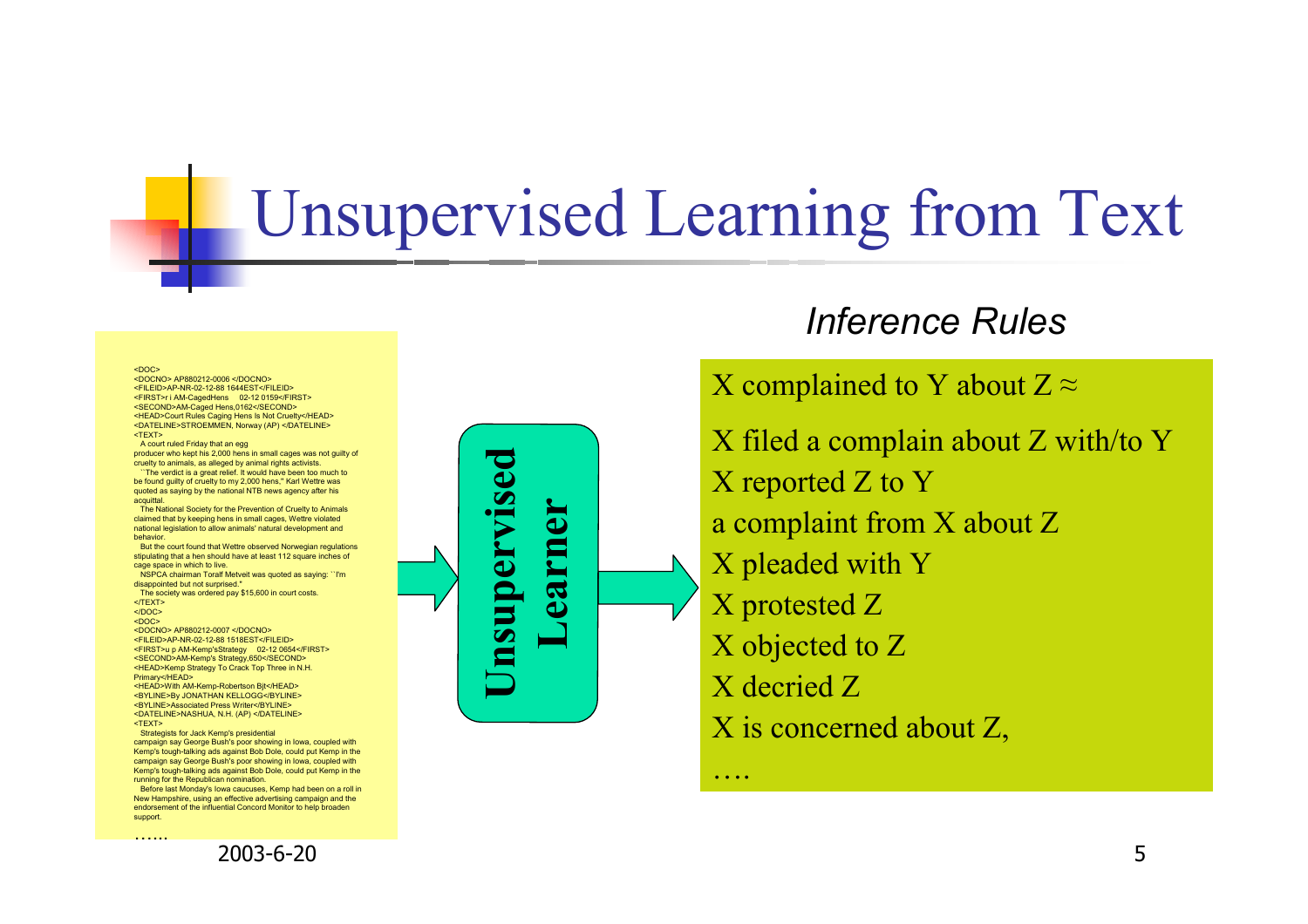# Outline

- **Service Service** Distributional Word Similarity **Distributional Word Similarity**
- **Acquisition of Paraphrases**
- ■ Clustering By Committee (CBC)
- **Service Service Relationship to MEANING**
- **Summary**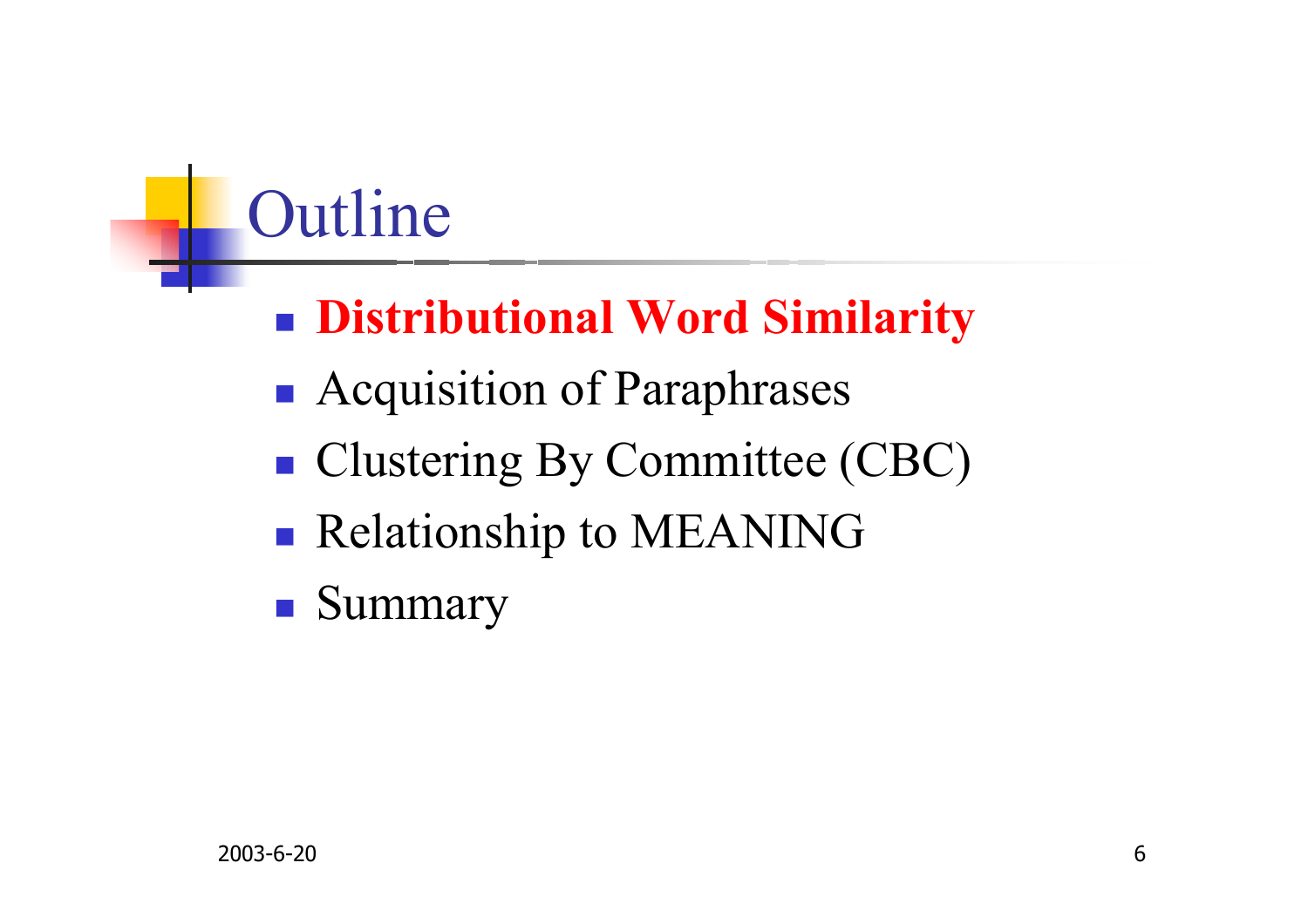### Distributional Hypothesis

- $\mathbb{R}^n$ ■ Words that appear in similar contexts have similar meanings [Harris 69].
- **Example: duty vs. responsibility** 
	- -V:from:N absolve 4, back down 1, ban 1, bring 2, Charter 1, come back 2, detach 1, discharge 3, dismiss 1/1, disqualify 1, distance 1, distract 1/2, ease 1, escape 1, excuse 6/1, exempt 3, express 1, flinch 1, free 2/1, get away 1, grow 1, hide 1/1, present 1, reassign 3, release 6/2, relieve 1, <u>remove</u> 17/3, resign 2, retire 10, <u>retreat</u> 1/1, return 11, return home 1, run 1, save 1, separate 1, shield 1, shrink 2, sign off 1, slip away 1, step 1, step down 2, suspect 1, suspend 13, sway 1, take time of  $1/1$ , transfer 1, vary 1
- F ■ [Demo](http://localhost/lindek/demos/depsim.htm)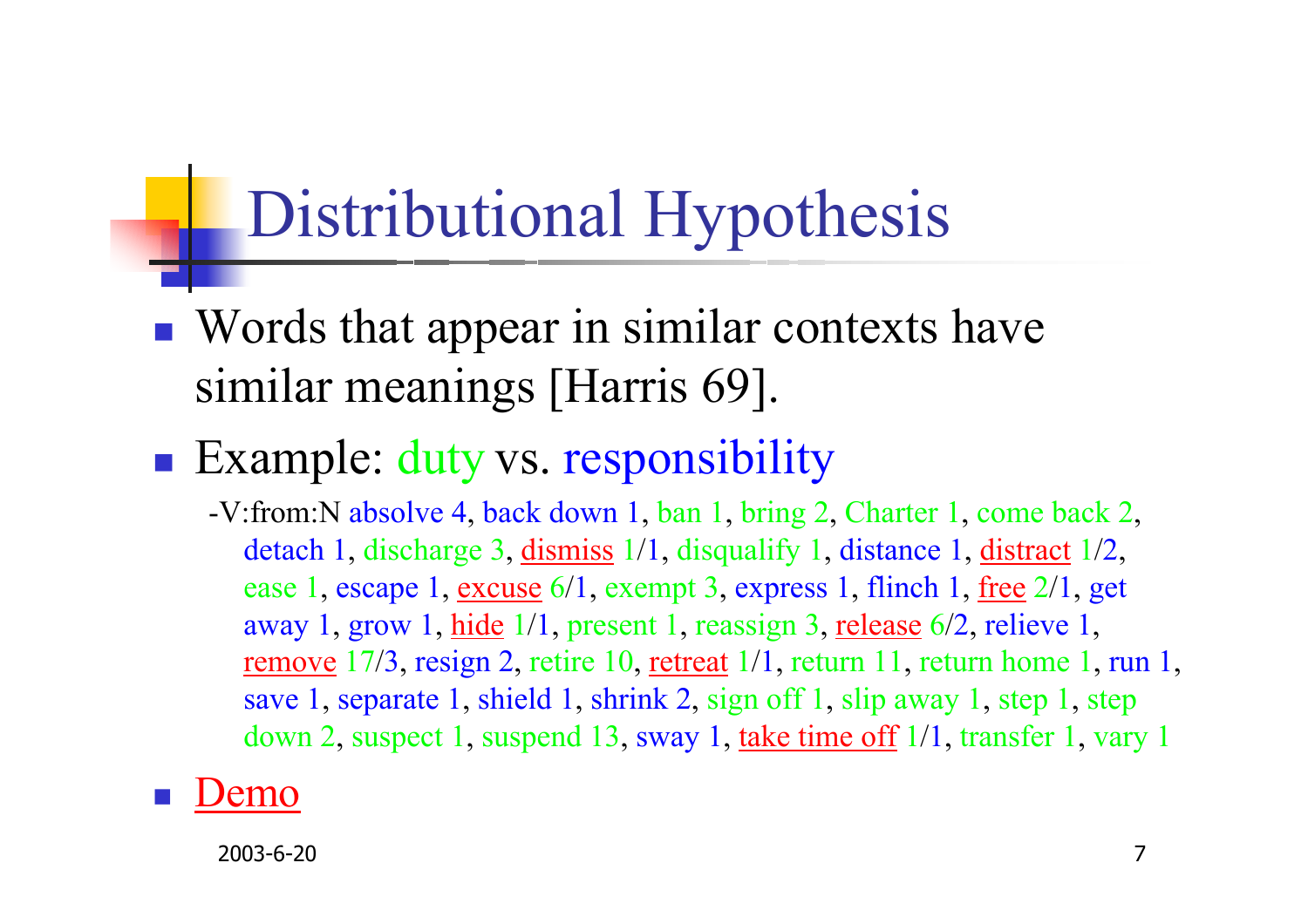#### Synonyms vs Antonyms (1)

- **Service Service Example indicators of incompatibility** 
	- **from** X to Y
	- $\blacksquare$  either X or Y

#### **Search results on Alta Vista**

adversary NEAR ally 2469 "from adversary to ally" 8 "from ally to adversary" 19 "either adversary or ally" 1 "either ally or adversary" 2

adversary NEAR opponent 2797 "from adversary to opponent" 0

- "from opponent to adversary" 0
- "either adversary or opponent" 0
- "either opponent or adversary" 0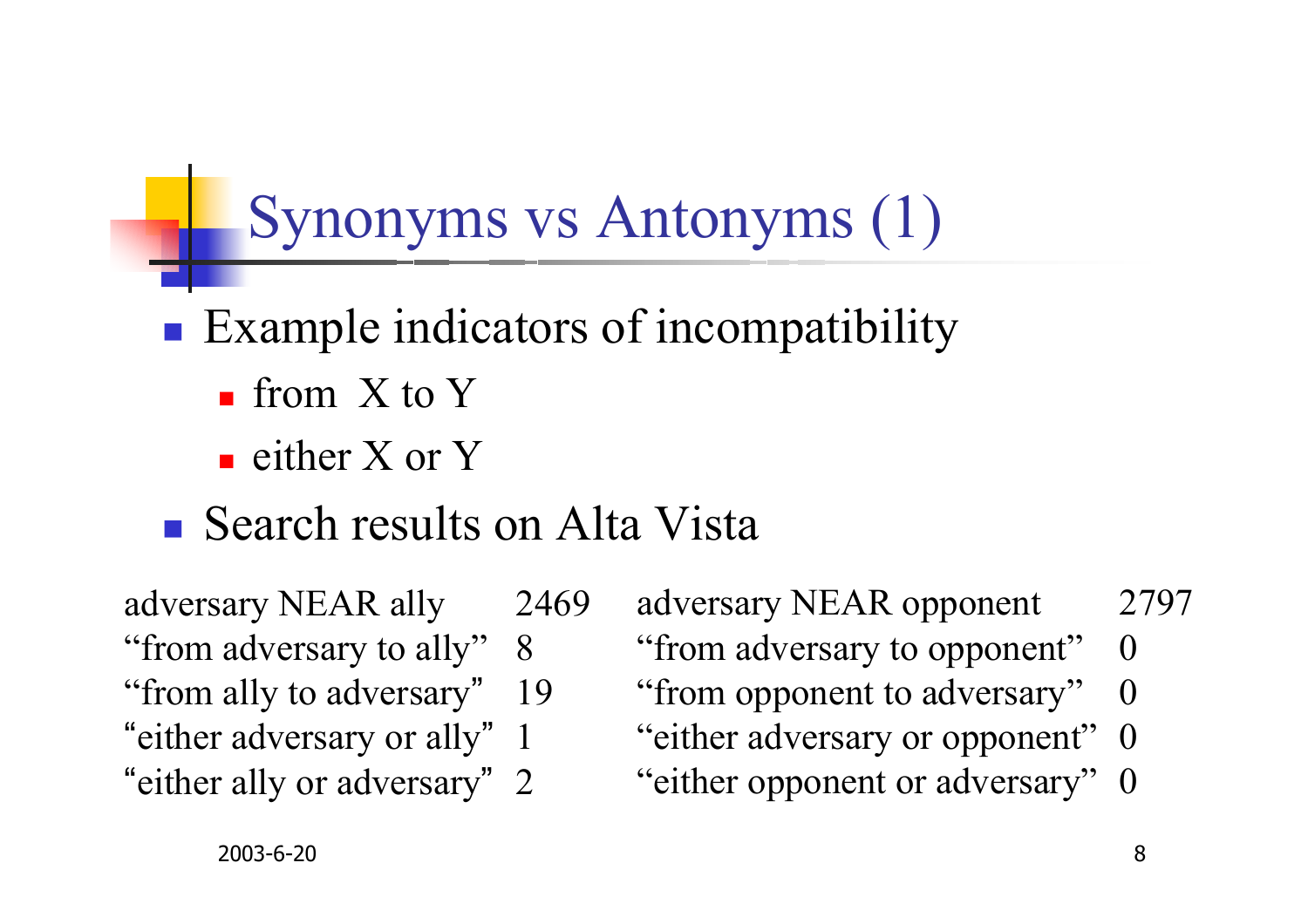## Synonyms vs Antonyms (2)

#### $\mathbb{R}^n$ **Use bilingual dictionaries**

- Obtain potential synonym from other sources unrelated to word distributional.
	- **Words with same translation in another language are** potentially synonyms.
- **Examples** 
	- **failure**  $\rightarrow$  échec, fault  $\rightarrow$  échec
	- **•** path  $\rightarrow$  chemin, thread  $\rightarrow$  chemin

 $\mathbb{R}^3$ **Intersect them with distributionally similar words**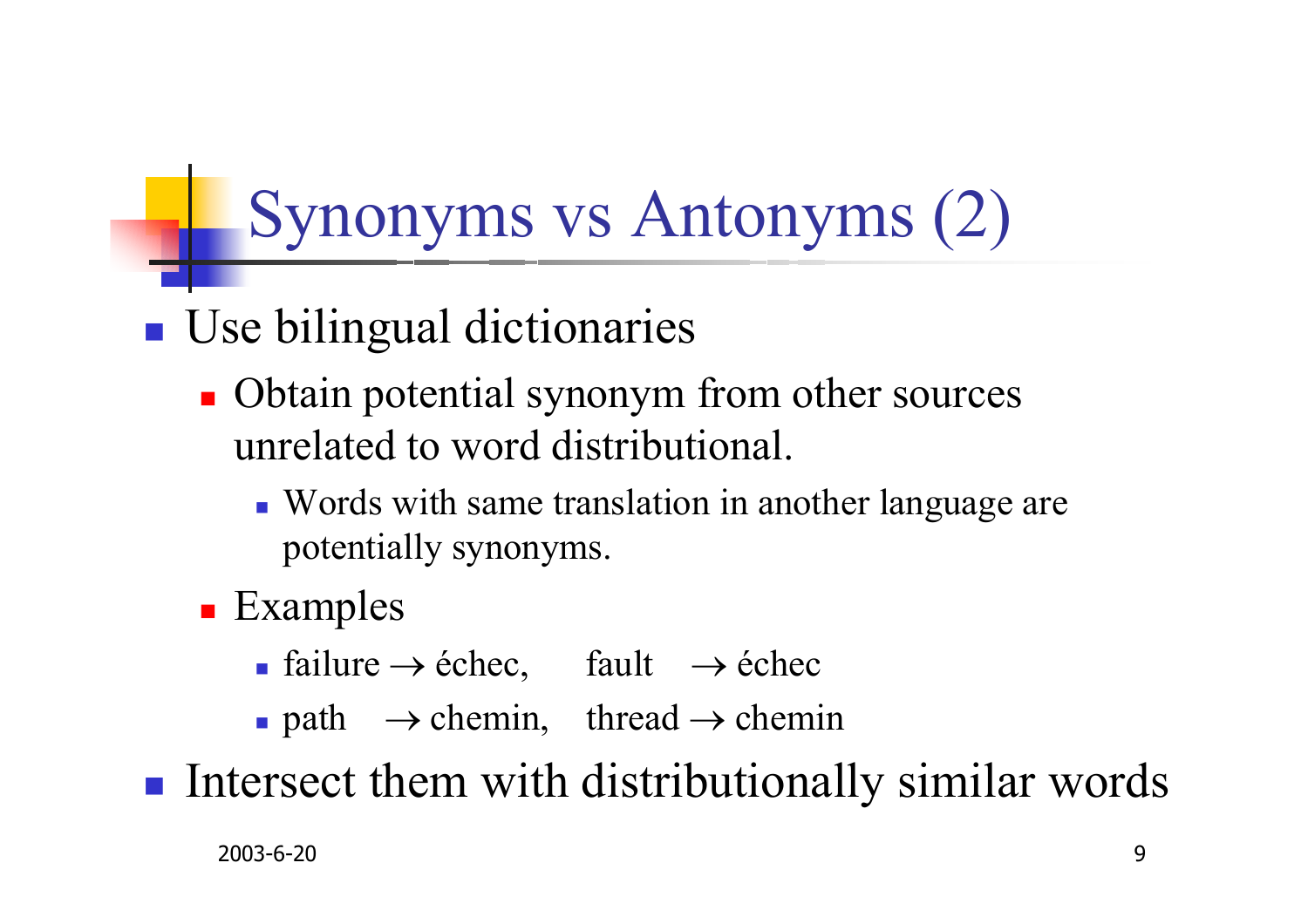### Evaluation

- Data
	- 80 synonyms and 80 antonyms from the Webster's Collegiate Thesaurus that are also top-50 distributionally similar words of each other
- **Evaluation task: retrieve synonyms**

#### **Results**

| <b>Method</b>                      | <b>Precision Recall</b> |      |
|------------------------------------|-------------------------|------|
| Pattern-based                      | 86.4                    | 95.0 |
| <b>Bilingual Dictionaries</b> 93.9 |                         | 39.2 |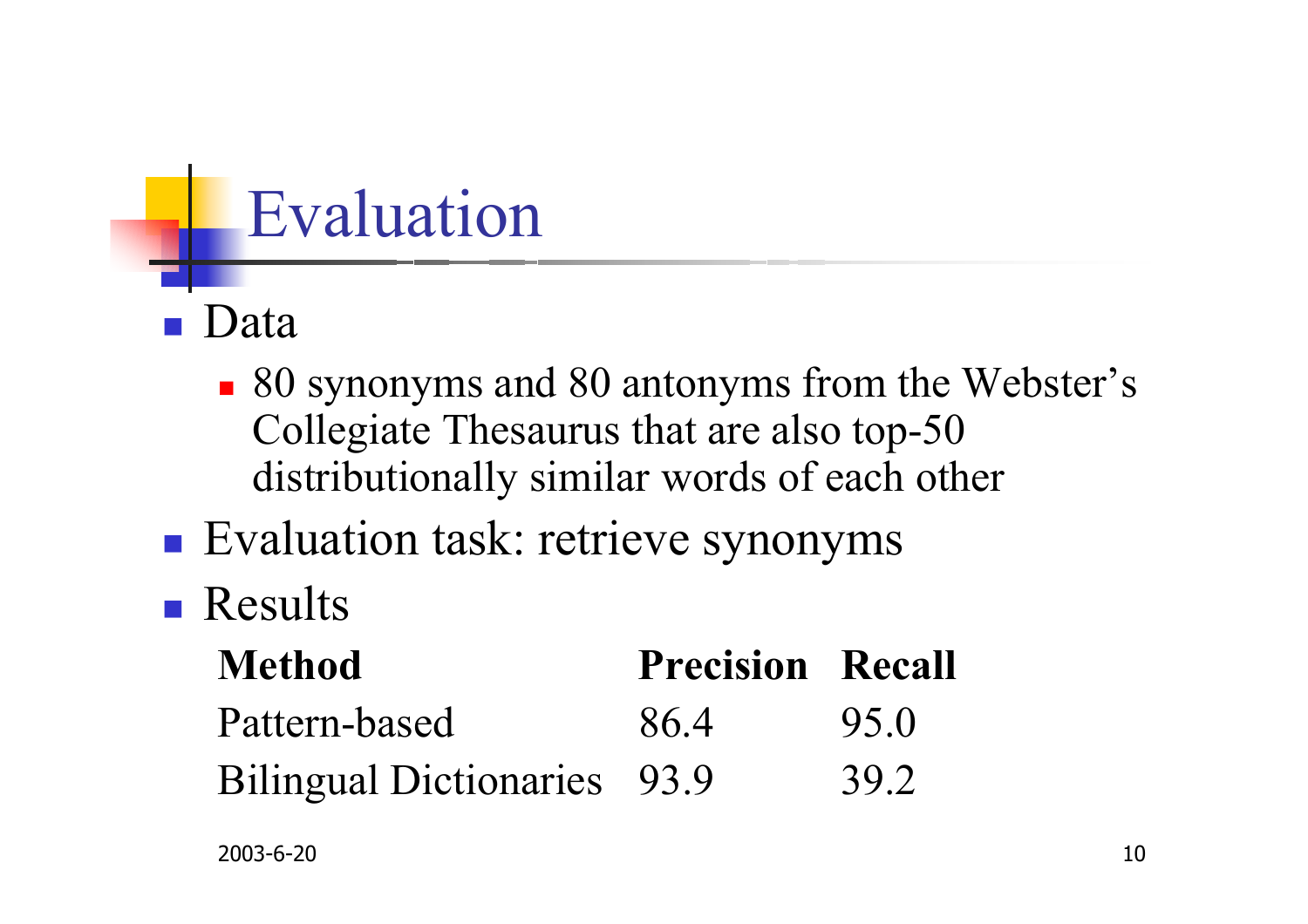# Outline

- **Service Service Distributional Word Similarity**
- **Acquisition of Paraphrases**
- ■ Clustering By Committee (CBC)
- **Service Service Relationship to MEANING**
- **Summary**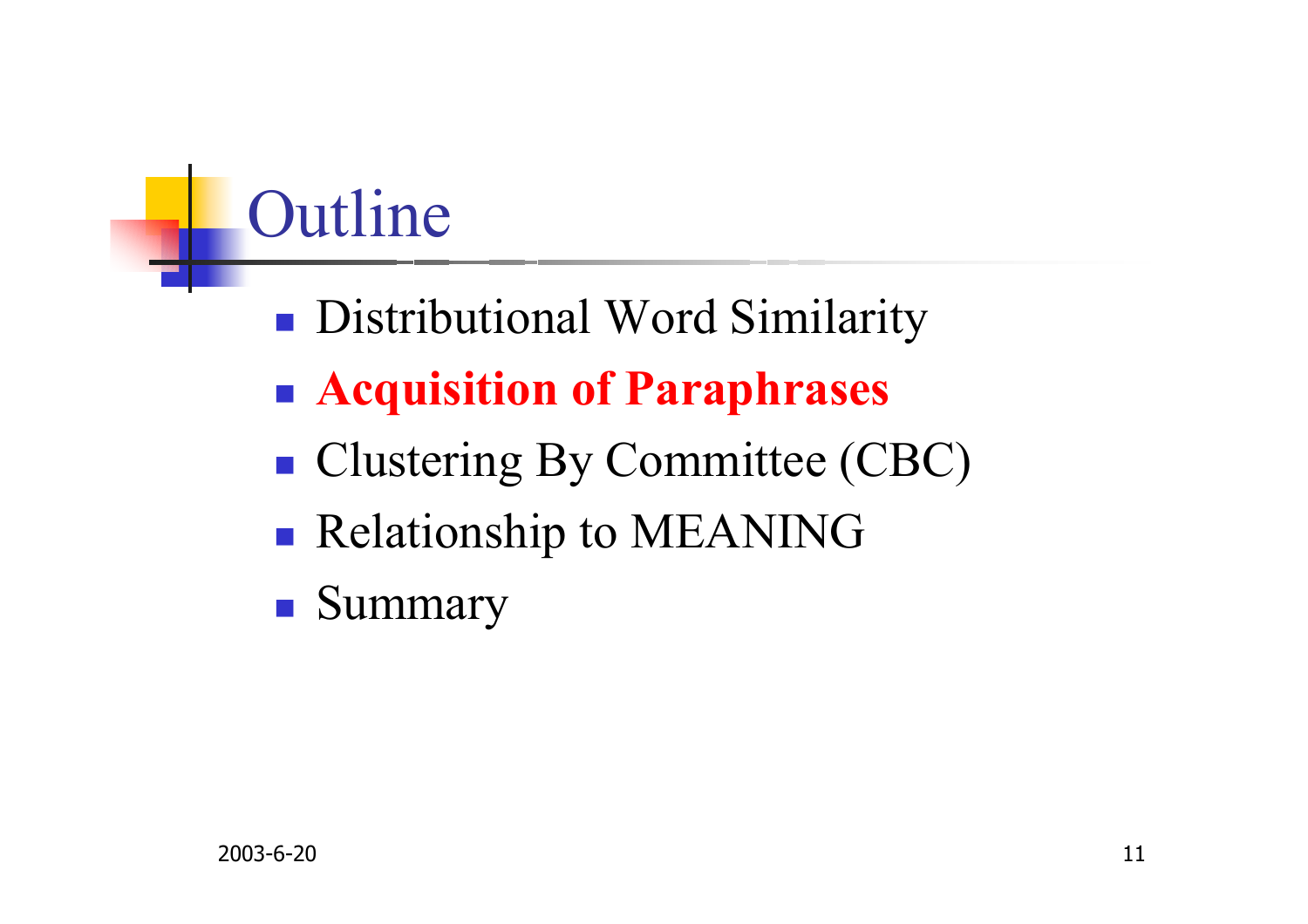#### Motivations: Query/Text Mismatch

- $\mathbb{R}^3$ **Suppose a user asks** 
	- What does Peugeot manufacture?
- $\mathbb{R}^3$ **Document may contain:** 
	- **Peugeot is a French car maker;**
	- **Peugeot builds cars;**
	- **Peugeot's production of cars;**
	- **Peugeot unveils a new compact sedan;**
	- **Peugeot's line of minivans;**
	- **Peugeot's car factory;**

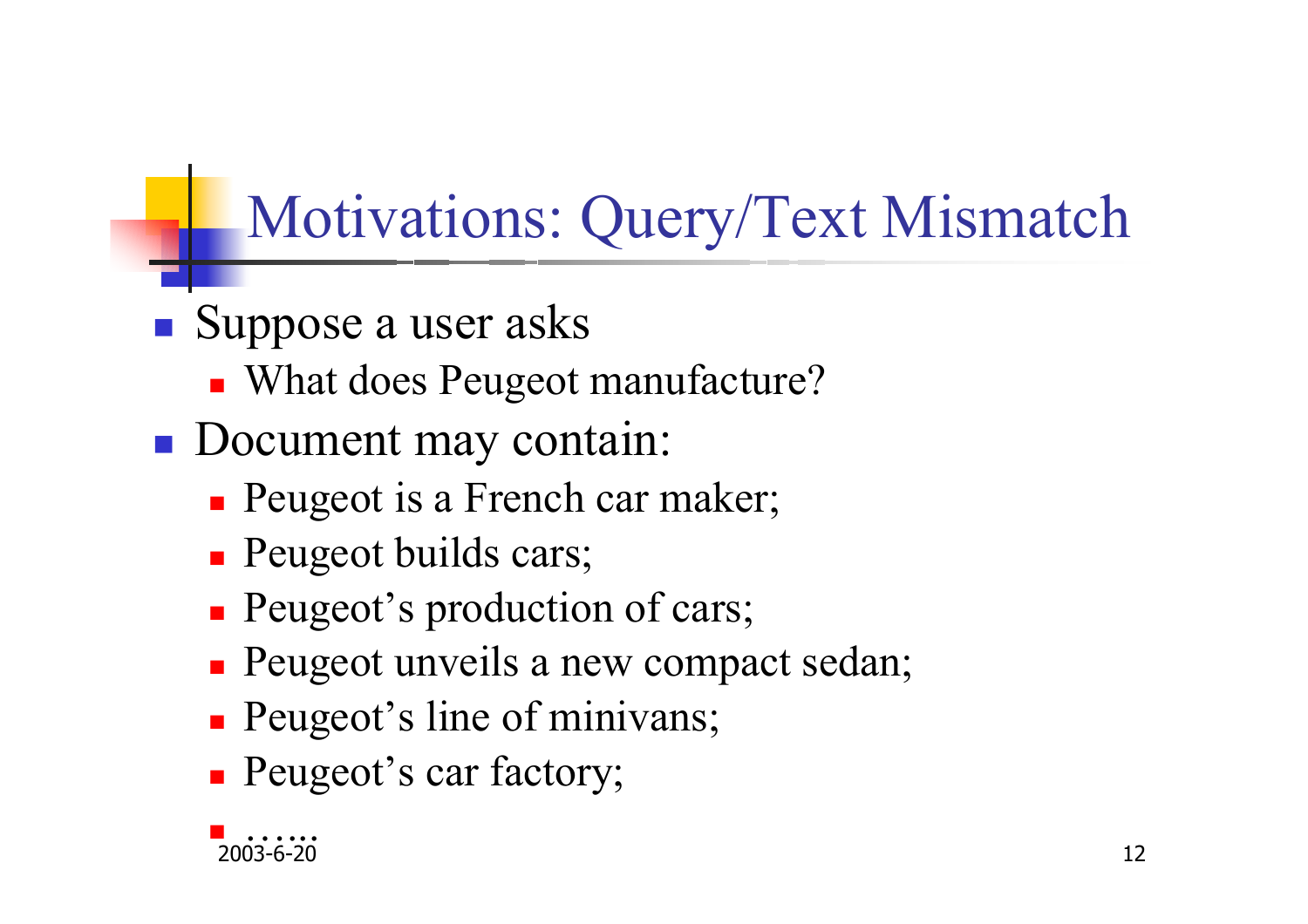### Paraphrase: Similar Expressions

- **Service Service** ■ A generalization of similar words.
- **Extended Distributional Hypothesis** 
	- **Two expressions are similar if they tend to** occur in similar contexts.
- ■ What is an expression?
	- A subtree of a parse tree?
	- A local (one level) tree: X sold Y to Z?
	- A path in a parse tree

2003-6-20

 13 a binary relationship between two words (nouns).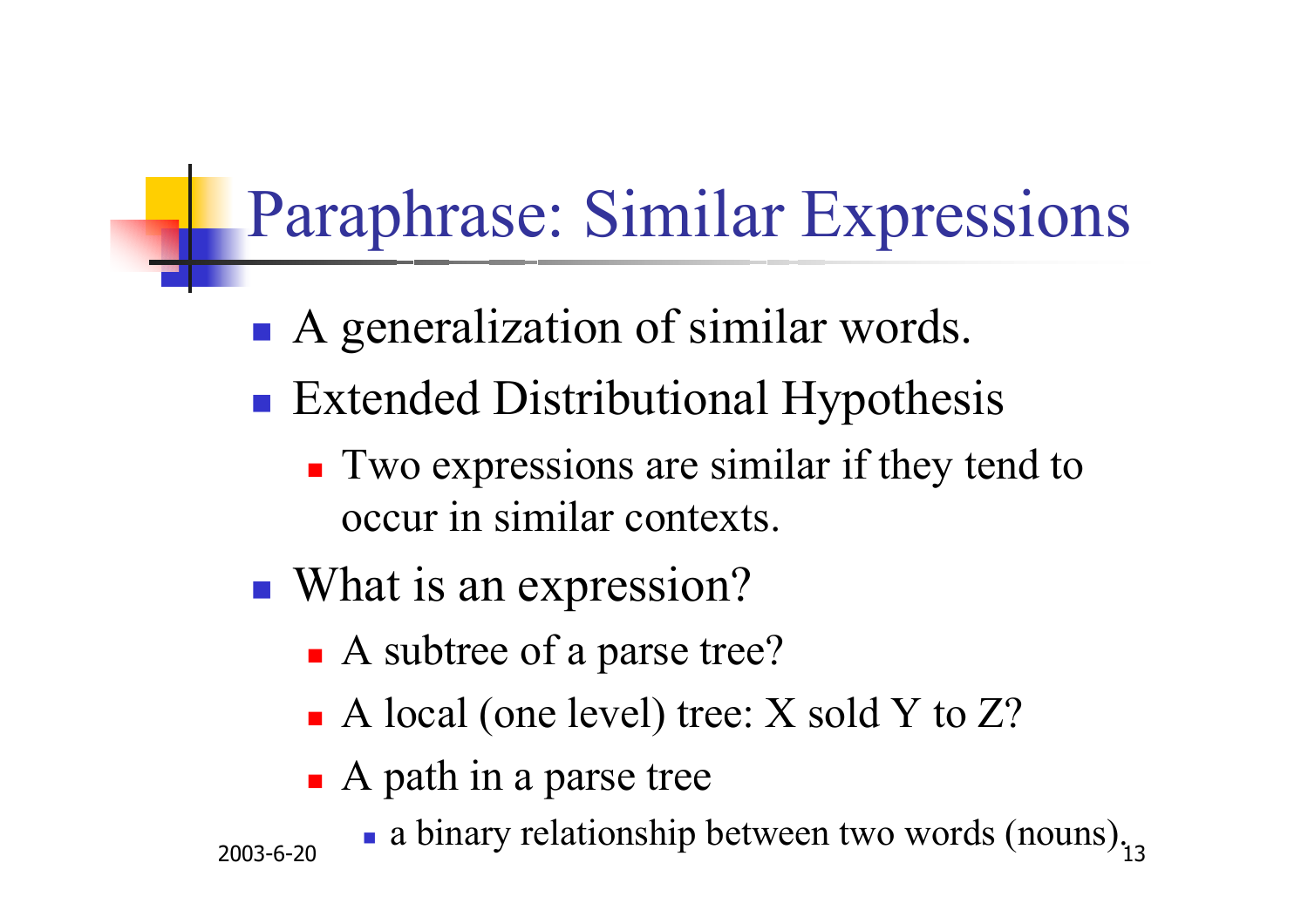#### Paths in Parse Trees



N:from:V<br/>buy>V:obj:N>sheep>N:nn:N X: Comstock Y: bighorn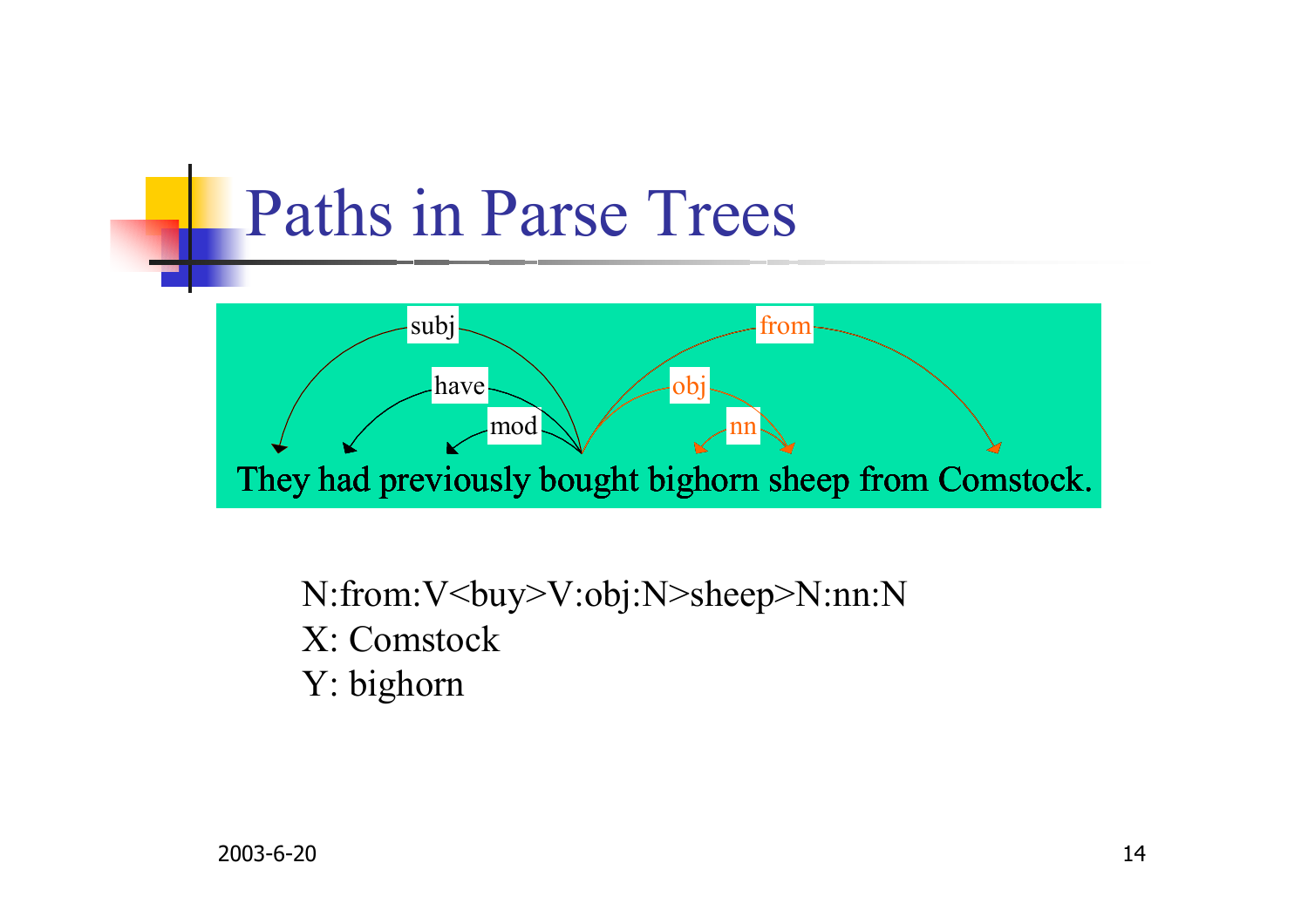#### Constraints on Paths

- **Service Service** ■ A path must have at least two links
- ■ A path must begin and end with a noun
- A path must not cross boundaries of finite clauses or adverbial clauses
- **All internal links must be frequent** 
	- OK: N:from:V<buy>V:obj:N>stock>N:nn:N
	- NOT: N:from:V<buy>V:obj:N>sheep>N:nn:N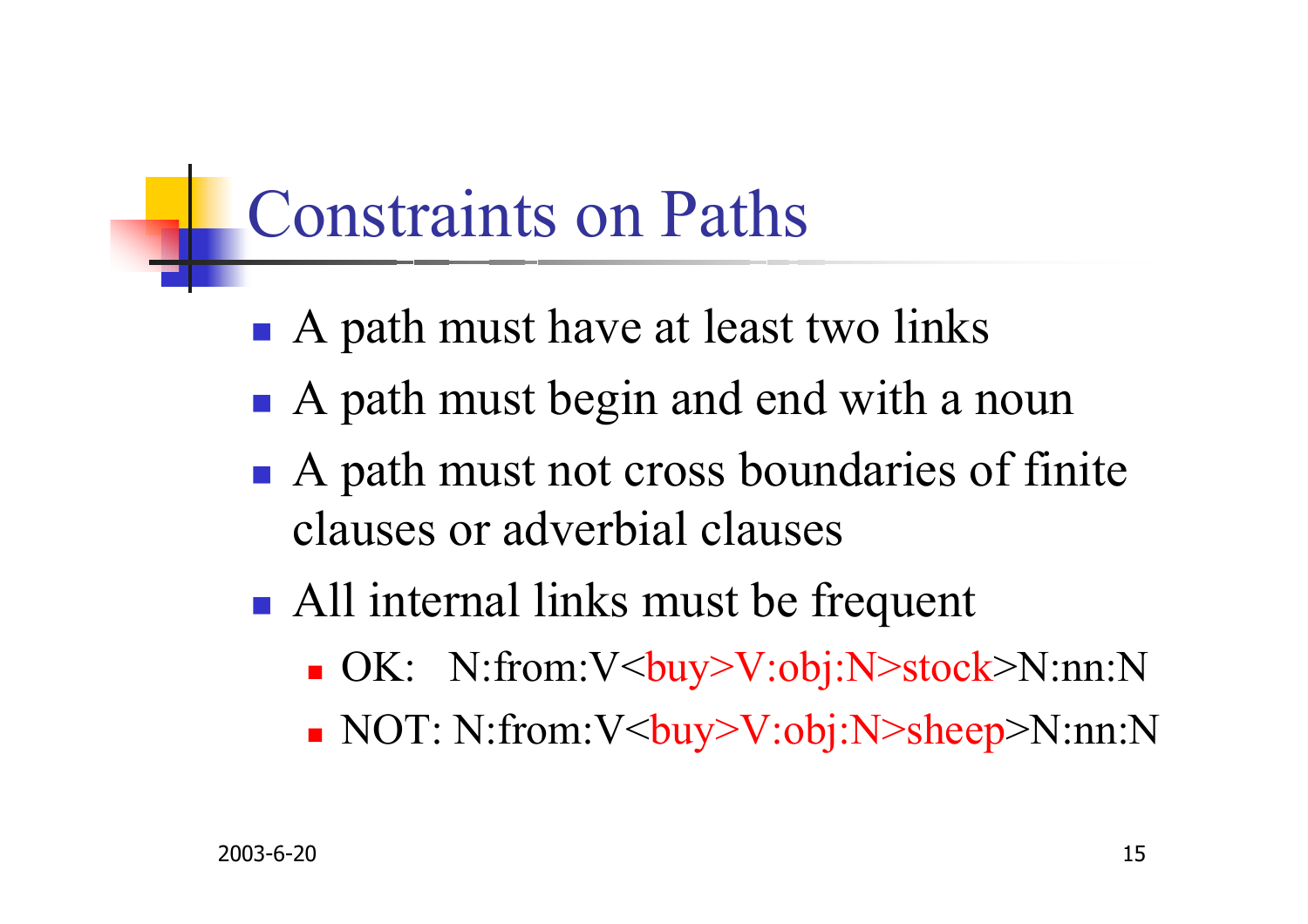#### Similarity between Paths

"*X* finds a solution to  $Y$ " <br>  $X$  solves  $Y$ "

| <b>SlotX</b> | <b>SlotY</b>   | <b>SlotX</b> | <b>SlotY</b> |
|--------------|----------------|--------------|--------------|
| commission   | strike         | committee    | problem      |
| committee    | civil war      | clout        | crisis       |
| committee    | crisis         | government   | problem      |
| government   | crisis         | <b>he</b>    | mystery      |
| government   | problem        | <b>she</b>   | problem      |
| he           | problem        | petition     | woe          |
| $\mathbf{I}$ | situation      | researcher   | mystery      |
| legislator   | budget deficit | resistance   | crime        |
| sheriff      | dispute        | sheriff      | murder       |

2003-6-20 $16$ Path similarity is the geometric average of the slot similarities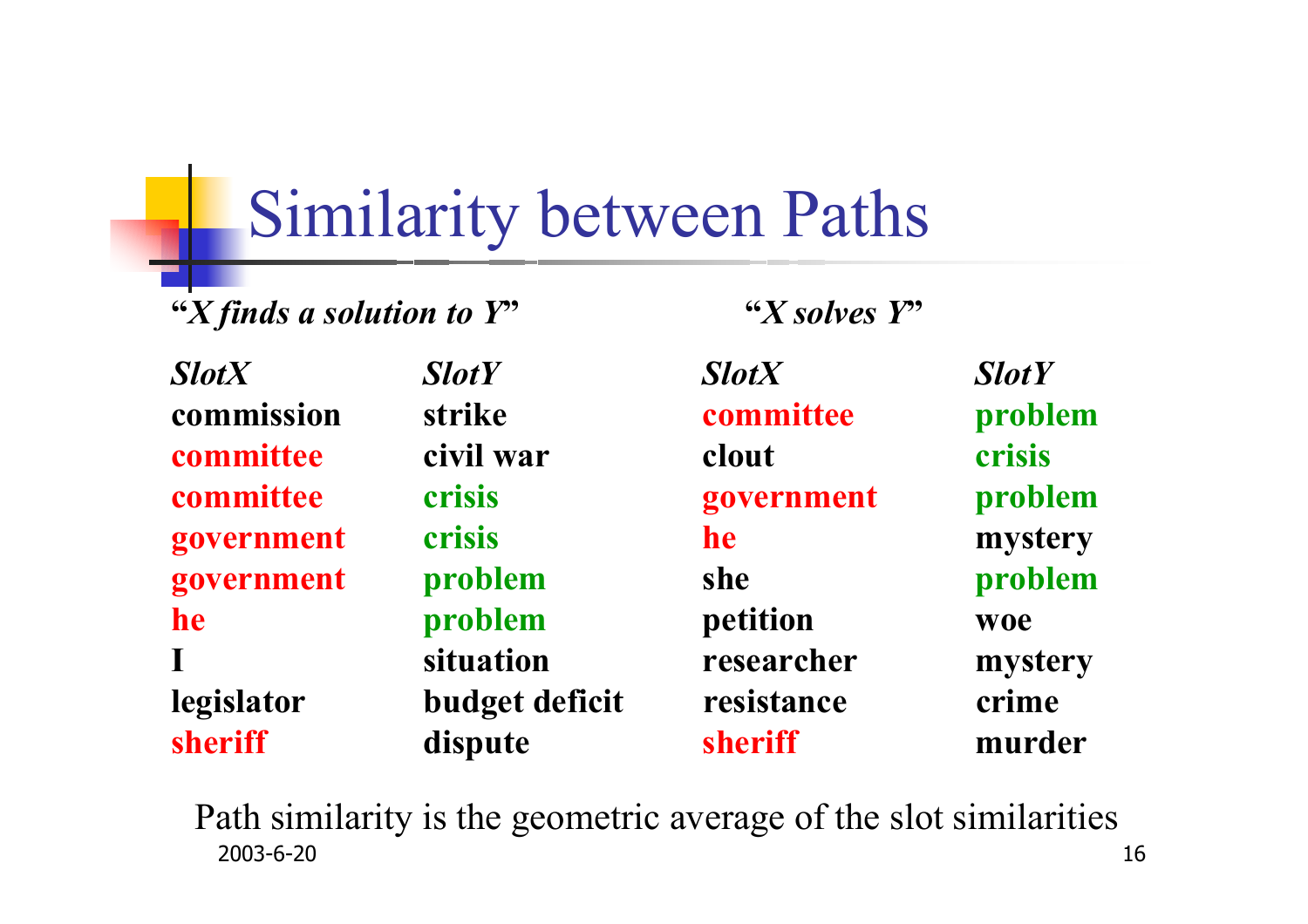### Experimental Data

- **Service Service**  ACQUAINT Data Set (3 GB)
	- **Used in TREC Question-Answering Track**
	- **Contents: AP Newswire, New York Times,** Xinghua News (in English)
- **Paths extracted:** 
	- 290M paths (113M unique).
	- **183K paths with frequency counts greater than 50** and total mutual information greater than 300.

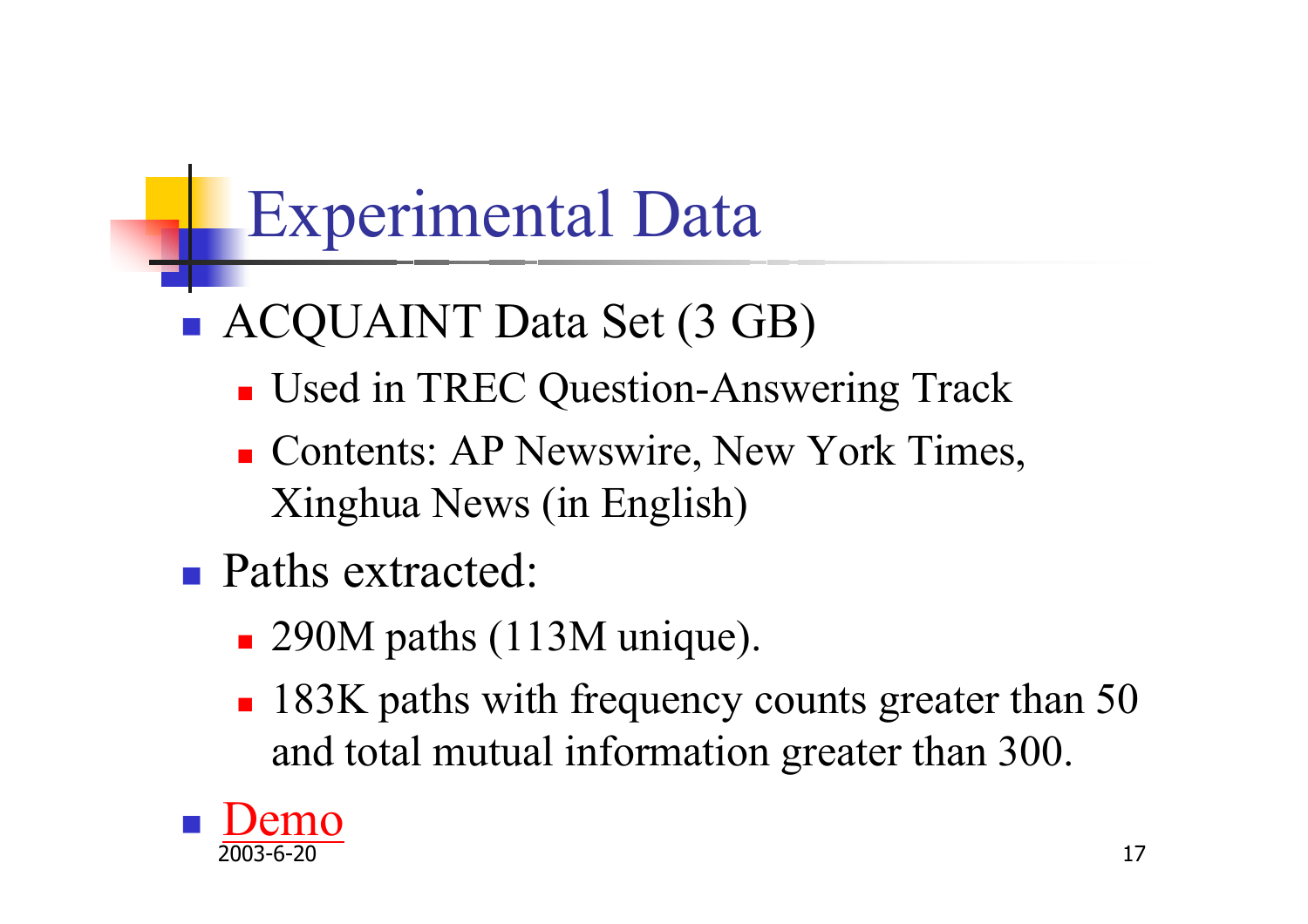## Limitations

- ■ Synonym vs. Antonym
	- **Like other distribution-based learning** algorithms, synonyms and antonyms are distributionally indistinguishable.
- **Indistinguishable roles** 
	- When multiple roles of a relations come from the same domain, these roles are indistinguishable.
		- $\blacksquare$  X causes Y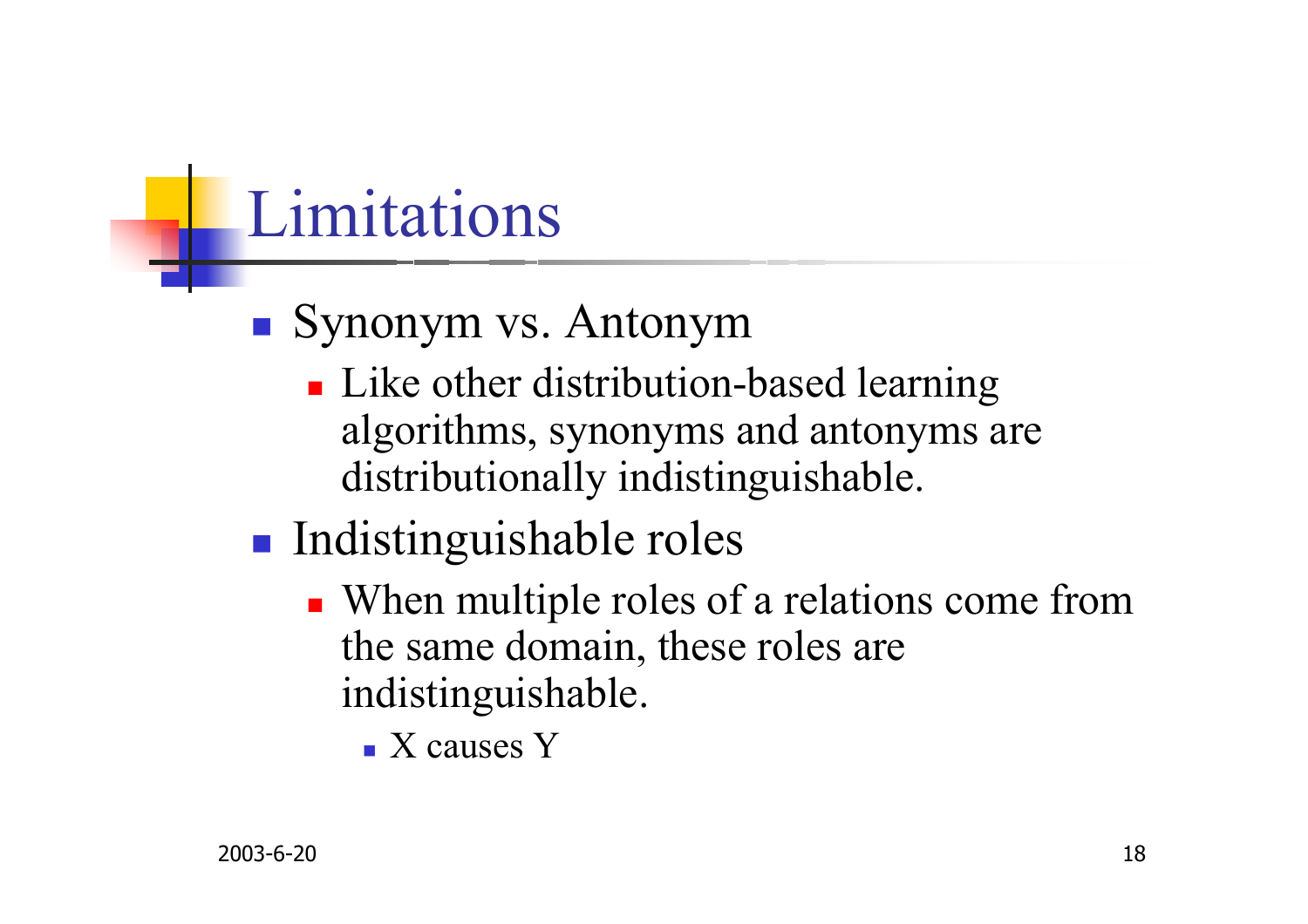Related Work in Paraphrase Acquisition from Corpus

- **From parallel translations of the same novel.** 
	- Regina Barzilay and Kathleen R. McKeown. (ACL 2001)
- **From news stories about the same event.** 
	- Yusuke Shinyama, Satoshi Sekine, Kiyoshi Sudo and Ralph Grishman. (HLT 2002)
- **The documents have to be paraphrases** 
	- Such data sets are very small.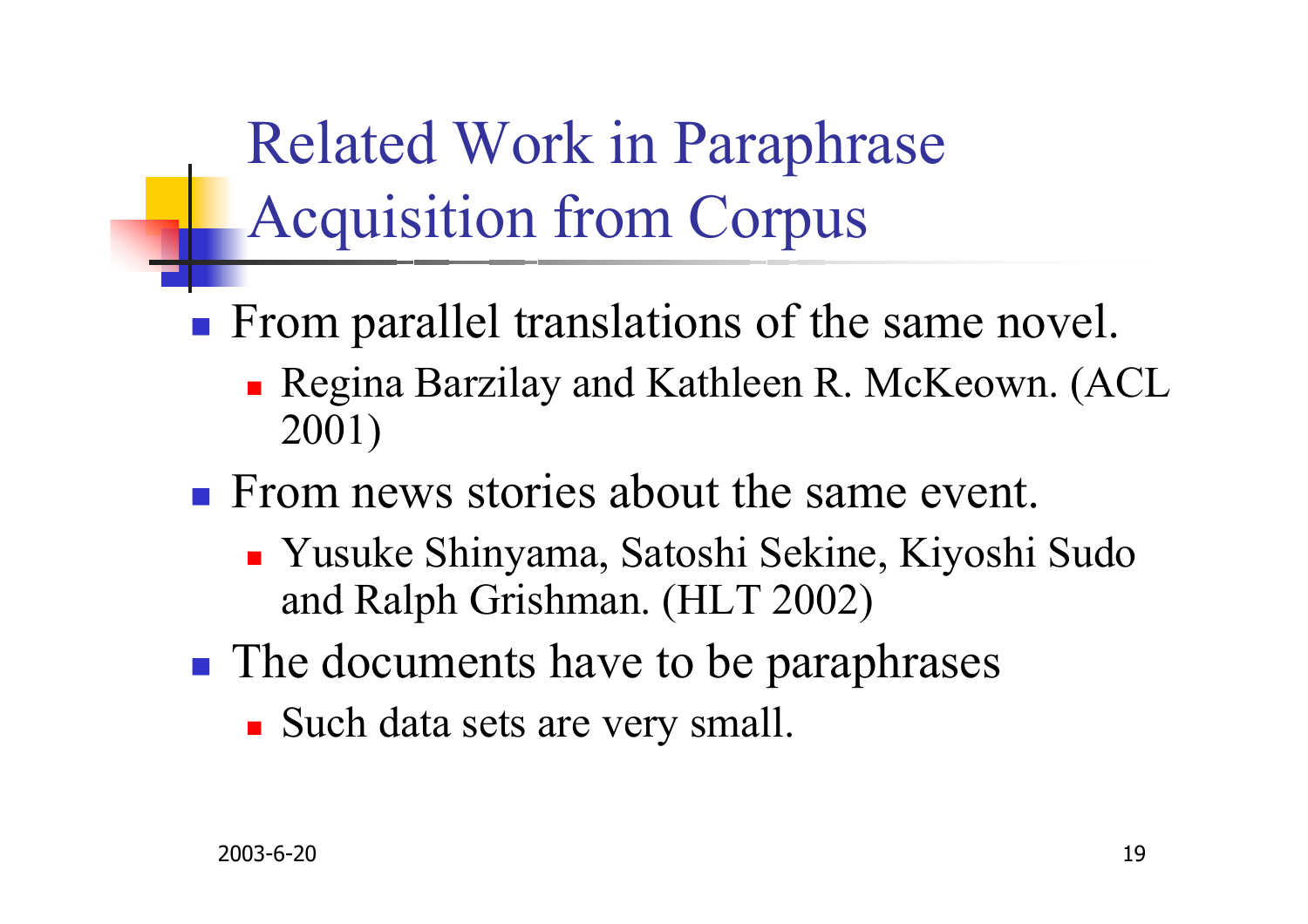## Outline

- **Service Service Distributional Word Similarity**
- **Acquisition of Paraphrases**
- **[Clustering By Committee \(CBC\)](http://localhost/lindek/demos/wordcluster.htm)**
- **Service Service Relationship to MEANING**
- **Summary**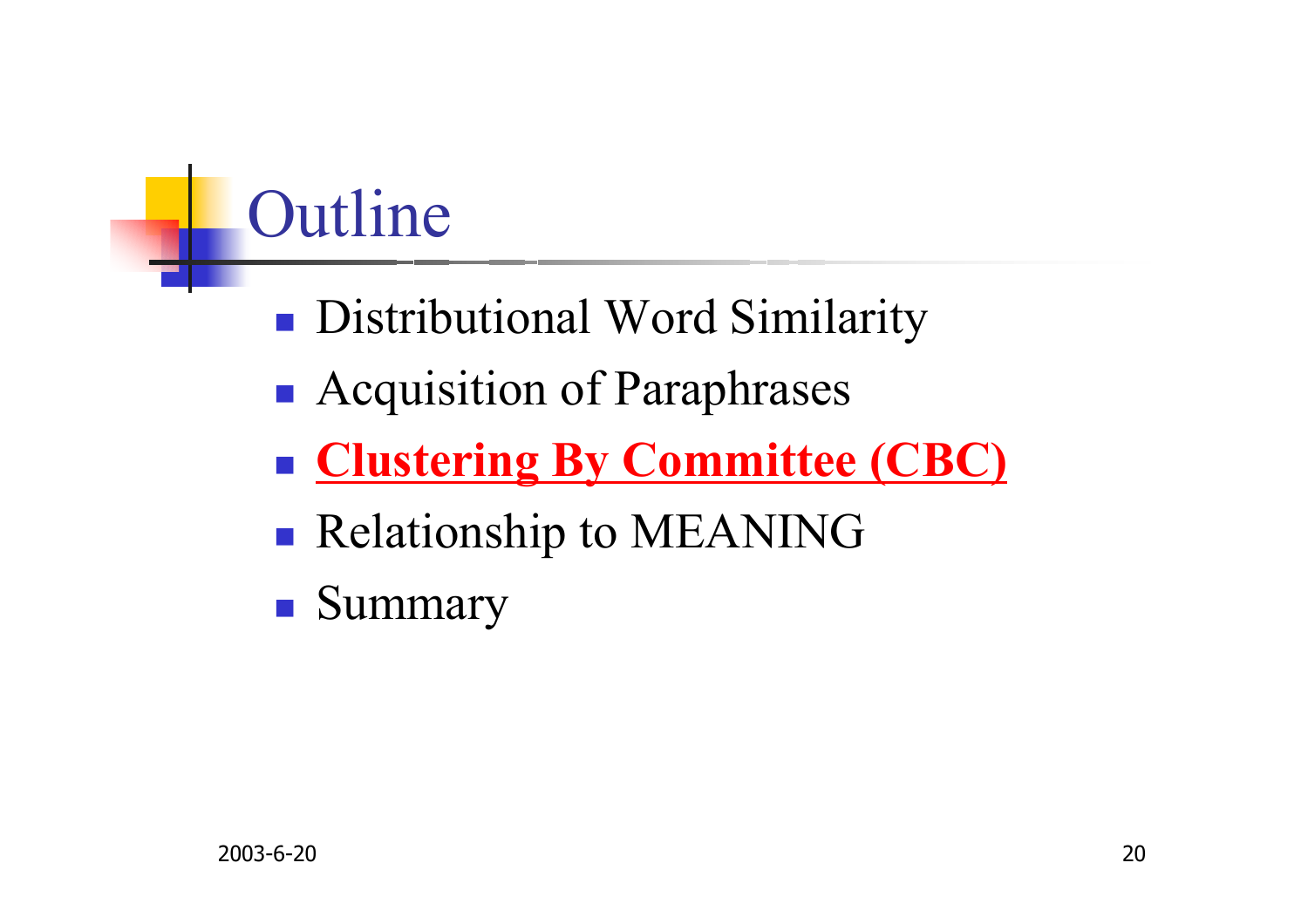#### CBC: A Motivating Example

| appellate court      | campaign in     |
|----------------------|-----------------|
| capital              | governor of     |
| driver's license     | illegal in      |
| outlaws sth.         | primary in      |
| 's sales tax         | senator for     |
| 's airport           | archbishop of   |
| 's business district | fly to $\qquad$ |
| 's mayor             | mayor of __     |
| 's subway            | outskirts of    |

NewiMork **Mashimgton** *<u> California</u>* **Nalifoania**<br>**Texa**sylvania **Flortida**Carolina Ahizoisa **Flortida**Carolina<br>**Aliizoisa**<br>**Glessgiz**husetts Newa Jersey North Carolina Iowa Virginia Virginia<br>Michigan **Massachusetts** Massachusetts<br>New Hampshire Missouri Pennsylvania NewgiMork<br>Masskolungton<br>Clalifolania<br>Pennsylvania<br>Nortika Carolin<br>Ahizoisa<br>Gleasegiahusett<br>Newa Virginia<br>Michigan<br>Massachusett<br>New Hampsh<br>Missouri<br>Pennsylvania

……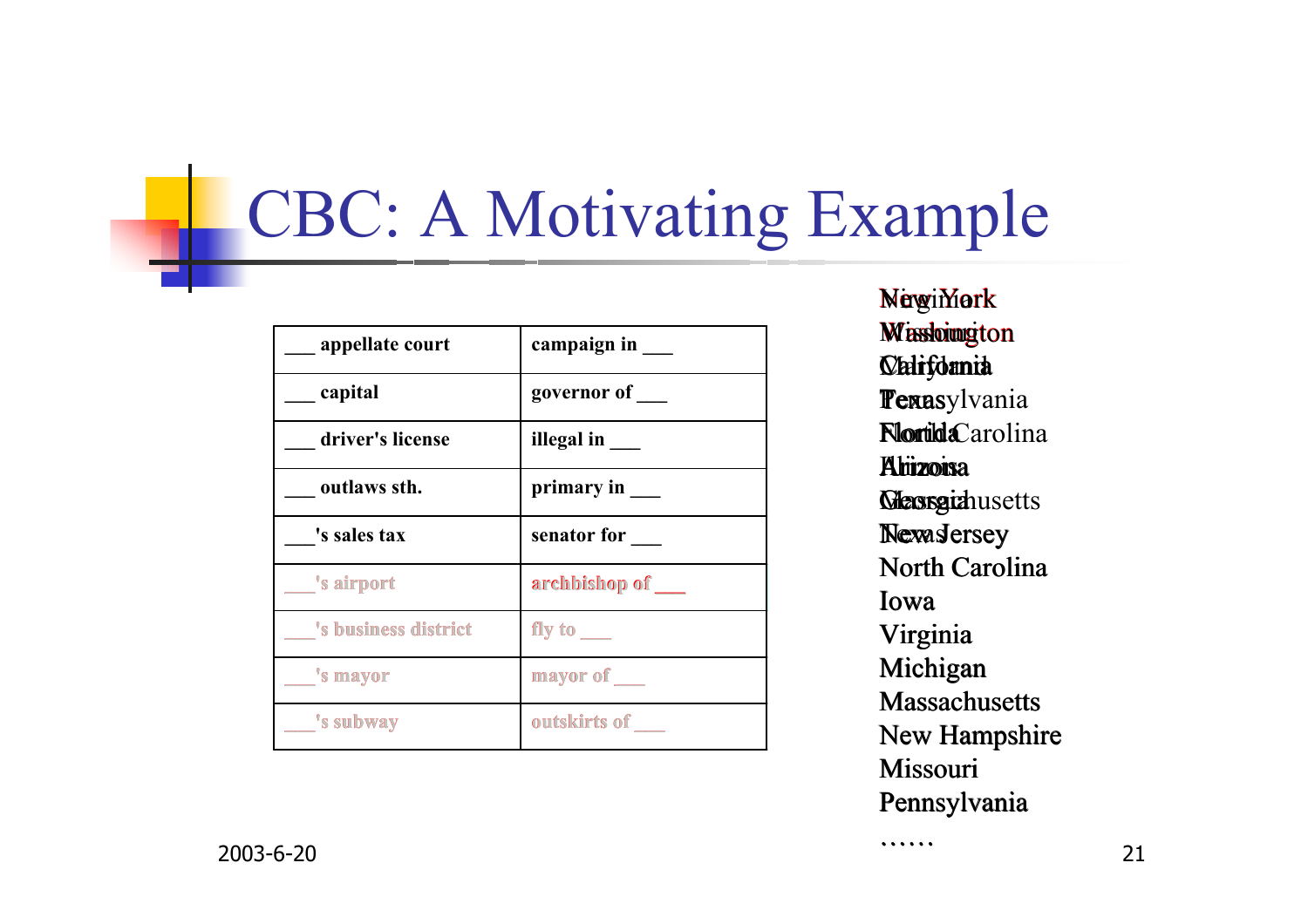# Clustering By Committee (CBC)

- **Most clustering algorithms treat each data** element as a single point in the feature space.
- ■ Natural language words are often mixture of several points (senses).
- **Solution:** 
	- **Define a recruiting committee for each cluster** which consists of monosemous words only.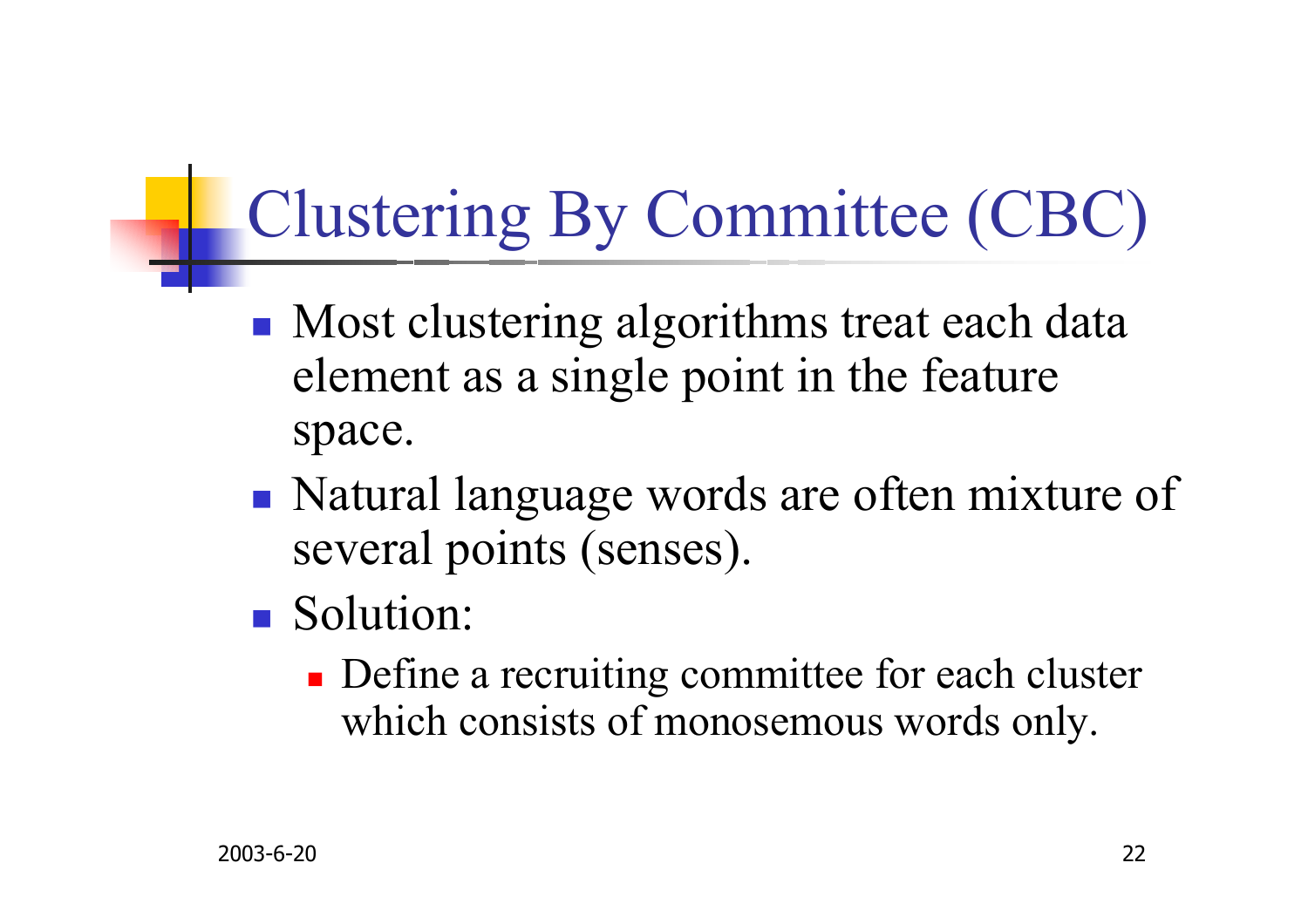# Algorithm

#### **Service Service Phase 1: find top similar words**

- Compute each element's top-*k* most similar elements
- **Phase 2: construct committees** 
	- Find tight clusters among top-k similar words of each given word and use them as candidates for committees.

**Phase 3: create clusters using the committees Similar to K-means**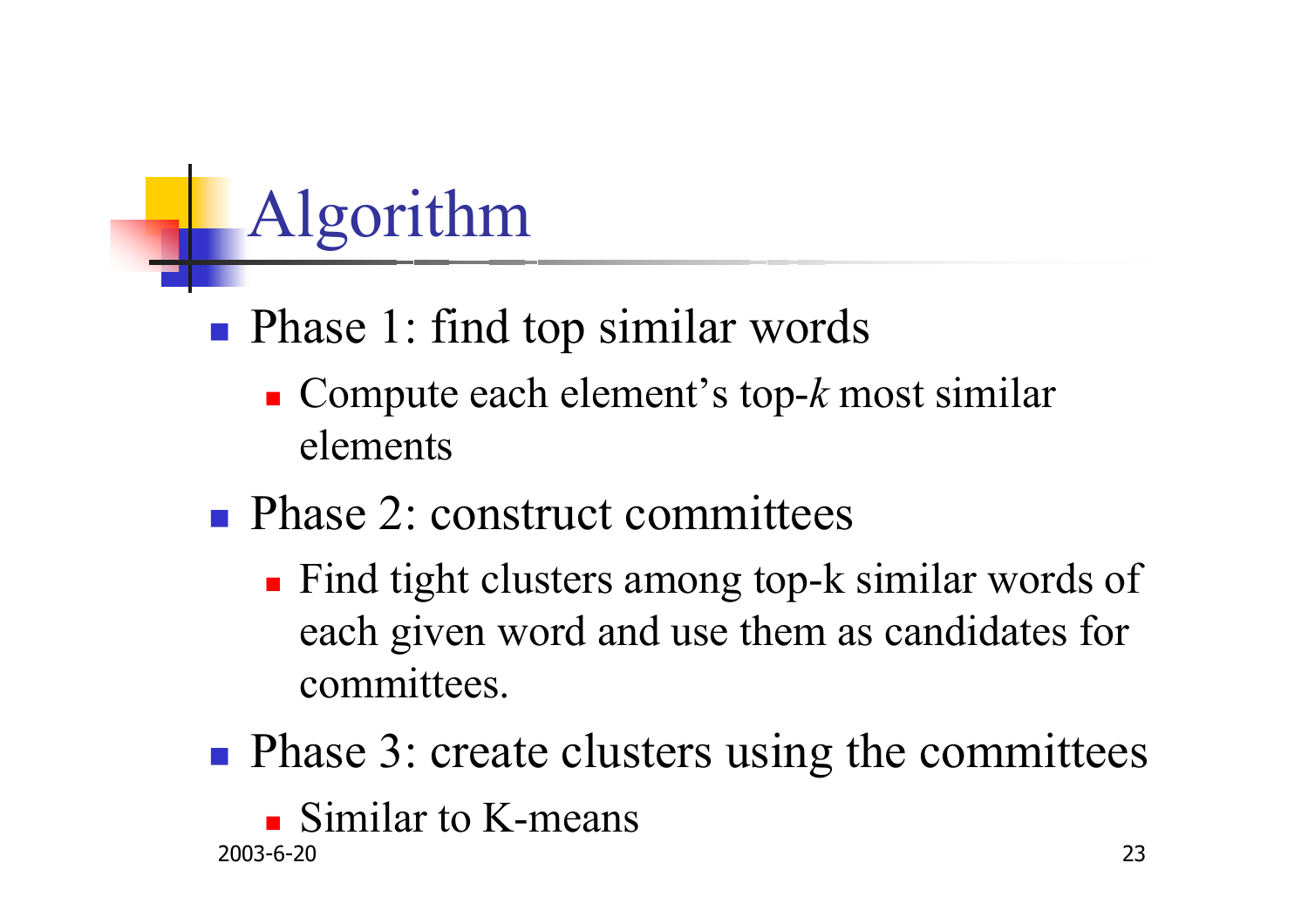#### Phase 2: Construct Committees

#### **Goal:** construct committees that

- **form tight clusters (high intra-cluster similarity)**
- **dissimilar from other committees (low inter**cluster similarity)
- **c** cover the whole space
- ■ Method: Find clusters in the top-similar words of every given words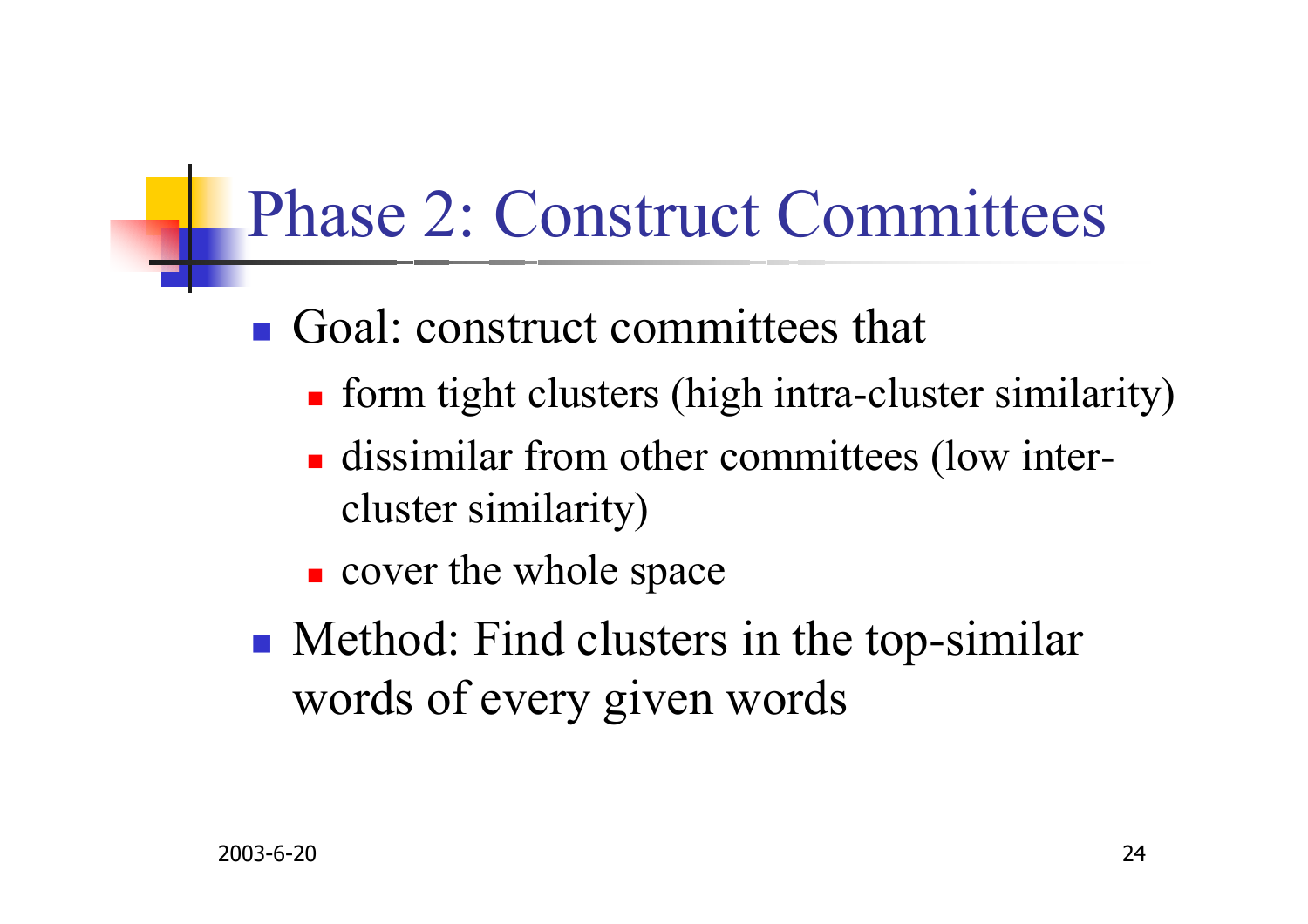#### **Candidate Committees**

**New York\_\_Atlanta 0.18 |\_\_\_San Francisco 0.22 | |\_\_\_Chicago 0.23 | | |\_\_\_Boston 0.26 | |\_\_\_Los Angeles 0.23 |\_\_\_New York 0.21 |\_\_\_WASHINGTON 0.17 |\_\_\_New York City 0.11 Washington \_\_San Francisco 0.16 |\_\_\_Boston 0.23 | |\_\_\_Chicago 0.26 |\_\_\_Los Angeles 0.23 |\_\_\_Atlanta 0.22 |\_\_\_New York 0.21 |\_\_\_Moscow 0.08 |\_\_\_Washington 0.18**

 25 **California\_\_Georgia 0.17 |\_\_\_TEXAS 0.13 | |\_\_\_FLORIDA 0.23 | |\_\_\_California 0.21 |\_\_\_South Carolina 0.21 Texas\_\_Georgia 0.17 |\_\_\_ARIZONA 0.14 | |\_\_\_FLORIDA 0.21 | |\_\_\_Texas 0.23 |\_\_\_California 0.19 Florida\_\_North Carolina 0.14 |\_\_\_New Jersey 0.10 | |\_\_\_California 0.14 | |\_\_\_TEXAS 0.21 | |\_\_\_Florida 0.23 |\_\_\_Georgia 0.22**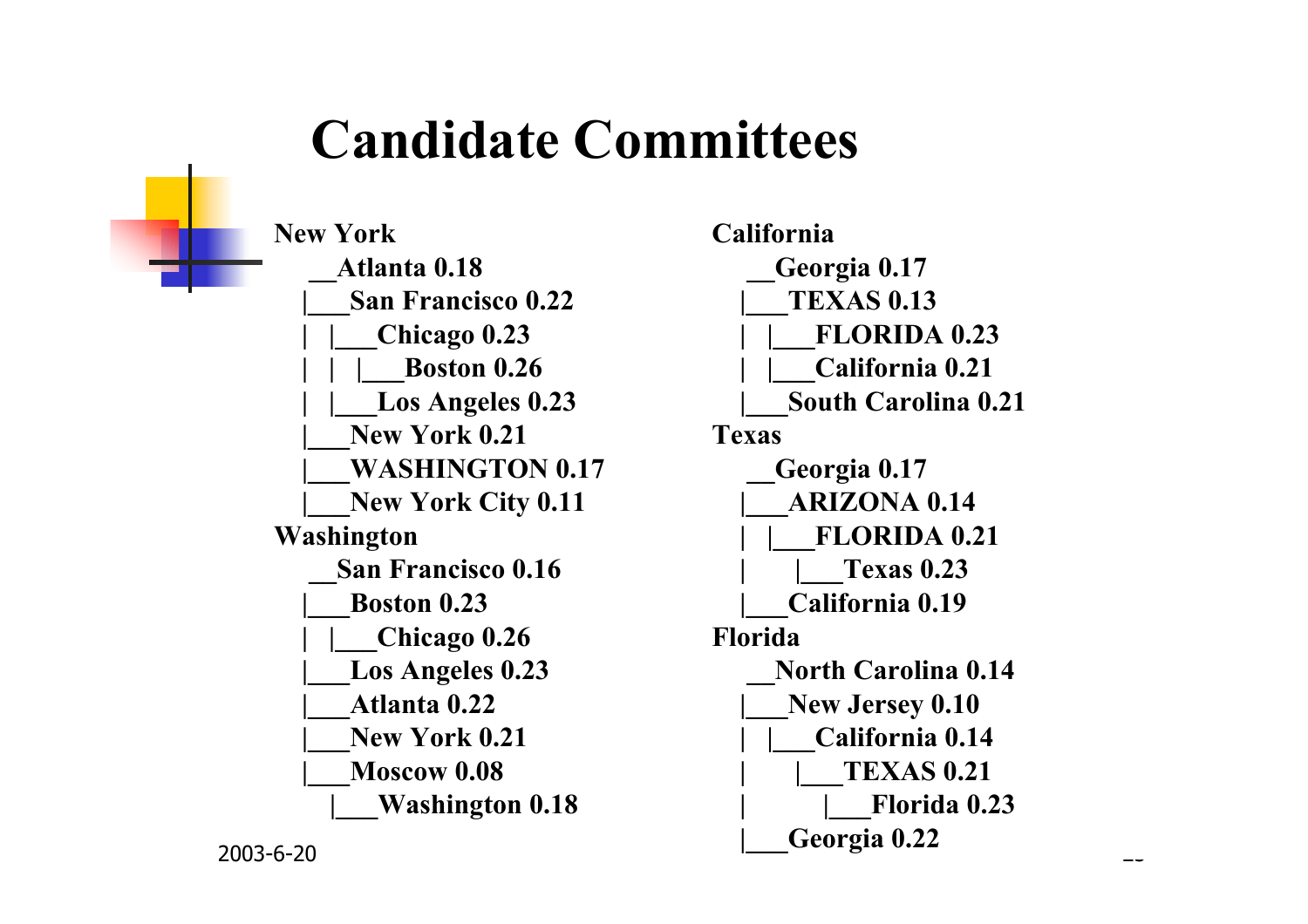# **A Committee and its Features**

|                   | $-V: from: N$      |      | $-N:in:N$    |      |
|-------------------|--------------------|------|--------------|------|
| <b>Committee:</b> | arrive             | 9.93 | embassy      | 9.45 |
|                   | fly                | 9.76 | U.S. Embassy | 8.79 |
| New Delhi         | return             | 7.00 | meeting      | 8.72 |
| Cairo             | take off           | 6.95 | ambassador   | 8.54 |
|                   | travel             | 6.05 | summit       | 8.45 |
| Islamabad         | $-V:to:N$          |      | $-N:gen:N$   |      |
| Jakarta           | fly                | 9.67 | airport      | 9.04 |
| Manila            | evacuate           | 7.85 | Chinatown    | 6.78 |
|                   | send               | 7.12 | district     | 6.73 |
| Amman             | head               | 6.15 | street       | 6.41 |
| Seoul             | $-A:\text{subj}:N$ |      | $-N:mod:A$   |      |
|                   | keen               | 5.50 | downtown     | 8.76 |
|                   | ready              | 4.99 | capital      | 7.91 |
|                   | responsible 3.64   |      | central      | 7.16 |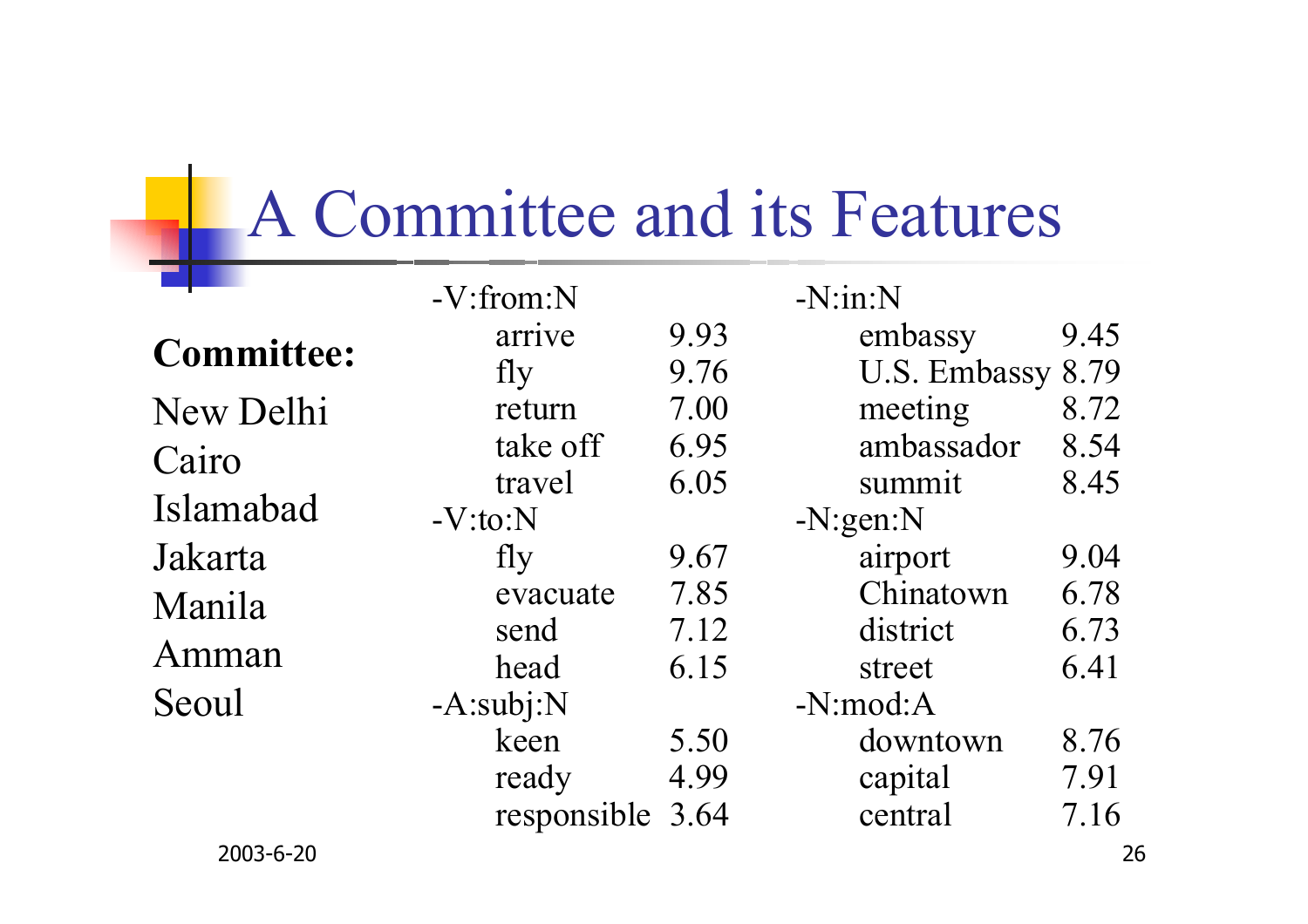### Phase 3: Construct Clusters

- For each word
	- **Find its most similar cluster and place the word** in the cluster
	- **Remove the overlapping features between the** word and the cluster
	- $\blacksquare$  Find the next most similar cluster to the residue features
- **Service Service** ■ A word can belong to different clusters

**Each corresponds to one of its senses.** 

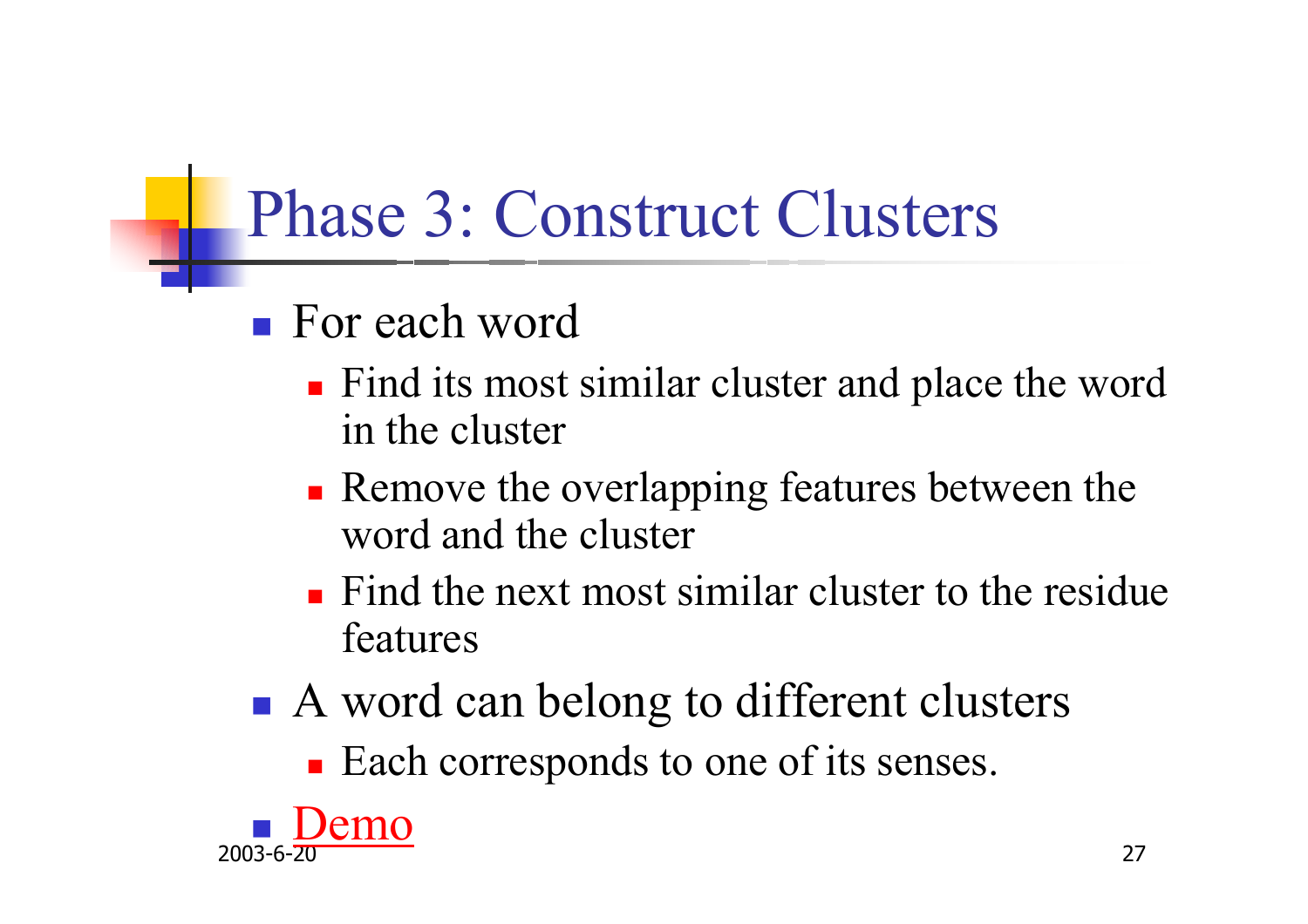## Outline

- **Service Service Distributional Word Similarity**
- **Acquisition of Paraphrases**
- ■ Clustering By Committee (CBC)
- **Service Service Relationship to MEANING**
- **Summary**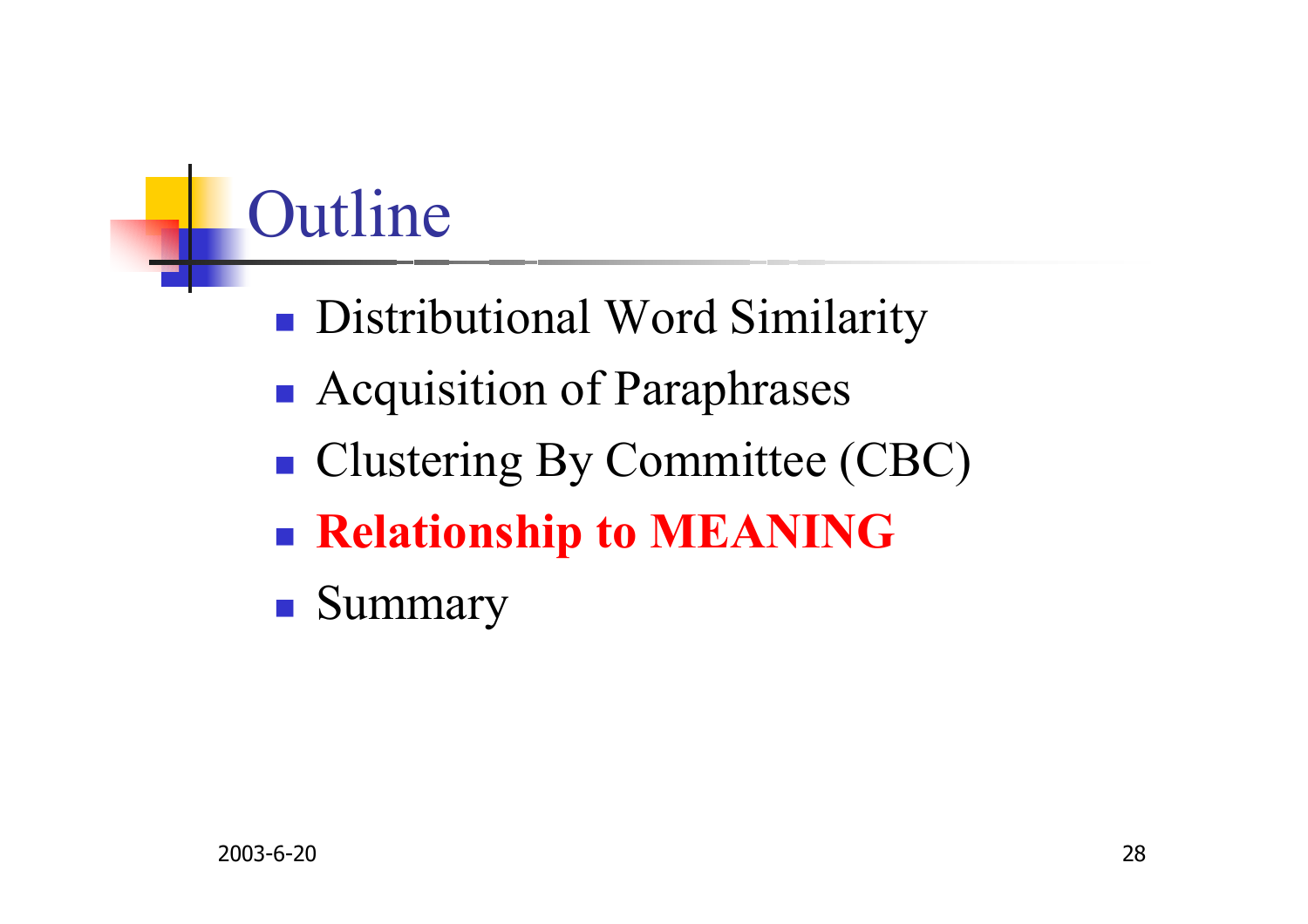### Relationship to MEANING?

- Automatic vs Manual/Semiautomatic Construction of Lexical Knowledge Bases
- **Evaluation of Lexical Resources**
- Selectional Preference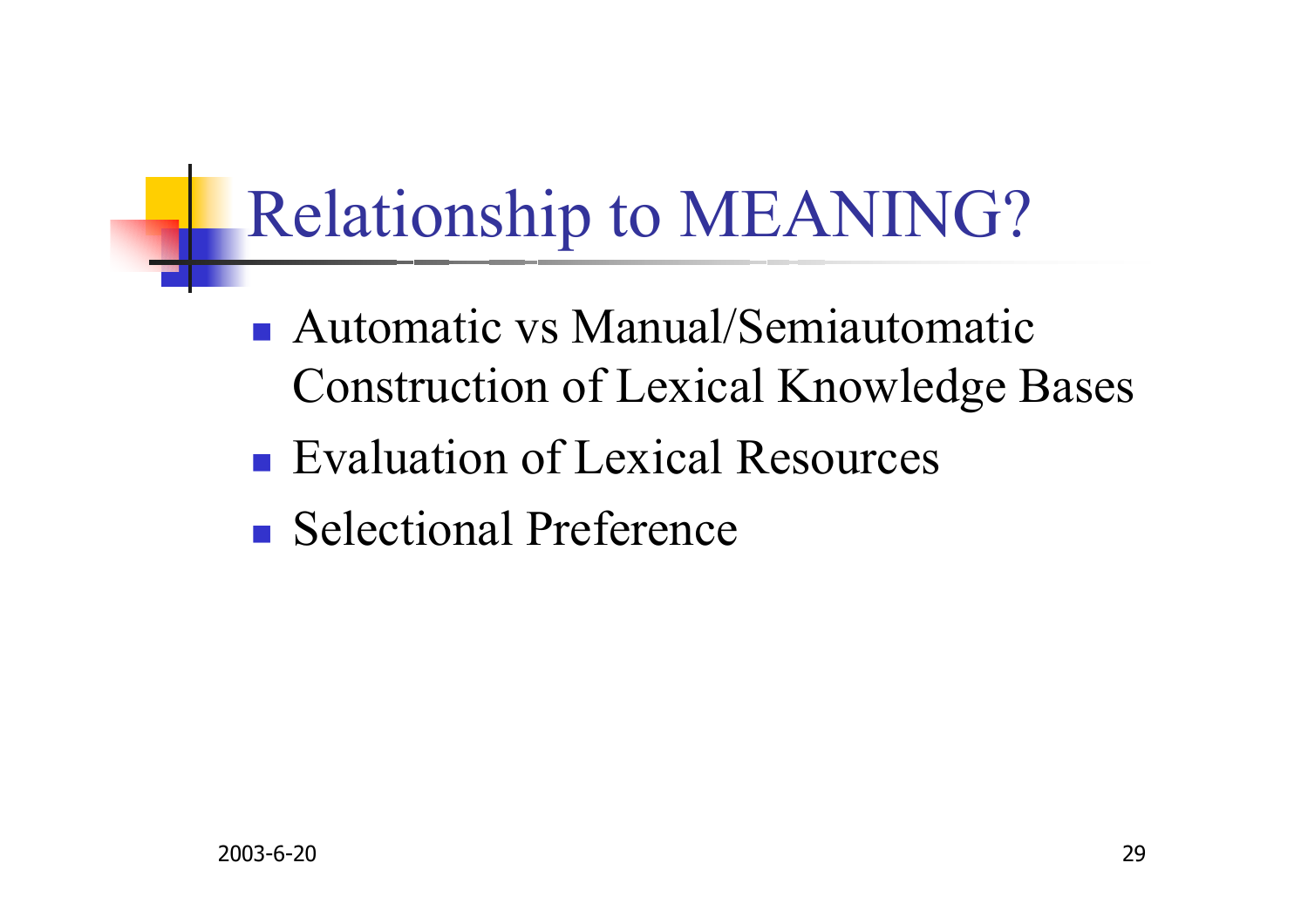#### WordNet is GREAT, but…

- **Service Service People are very poor at recall**
- **There are many rare senses** 
	- almost anything is a person: company, fish, dog, shrimp, ……
- **Poor coverage of proper names** 
	- **Nike is a Greek diety**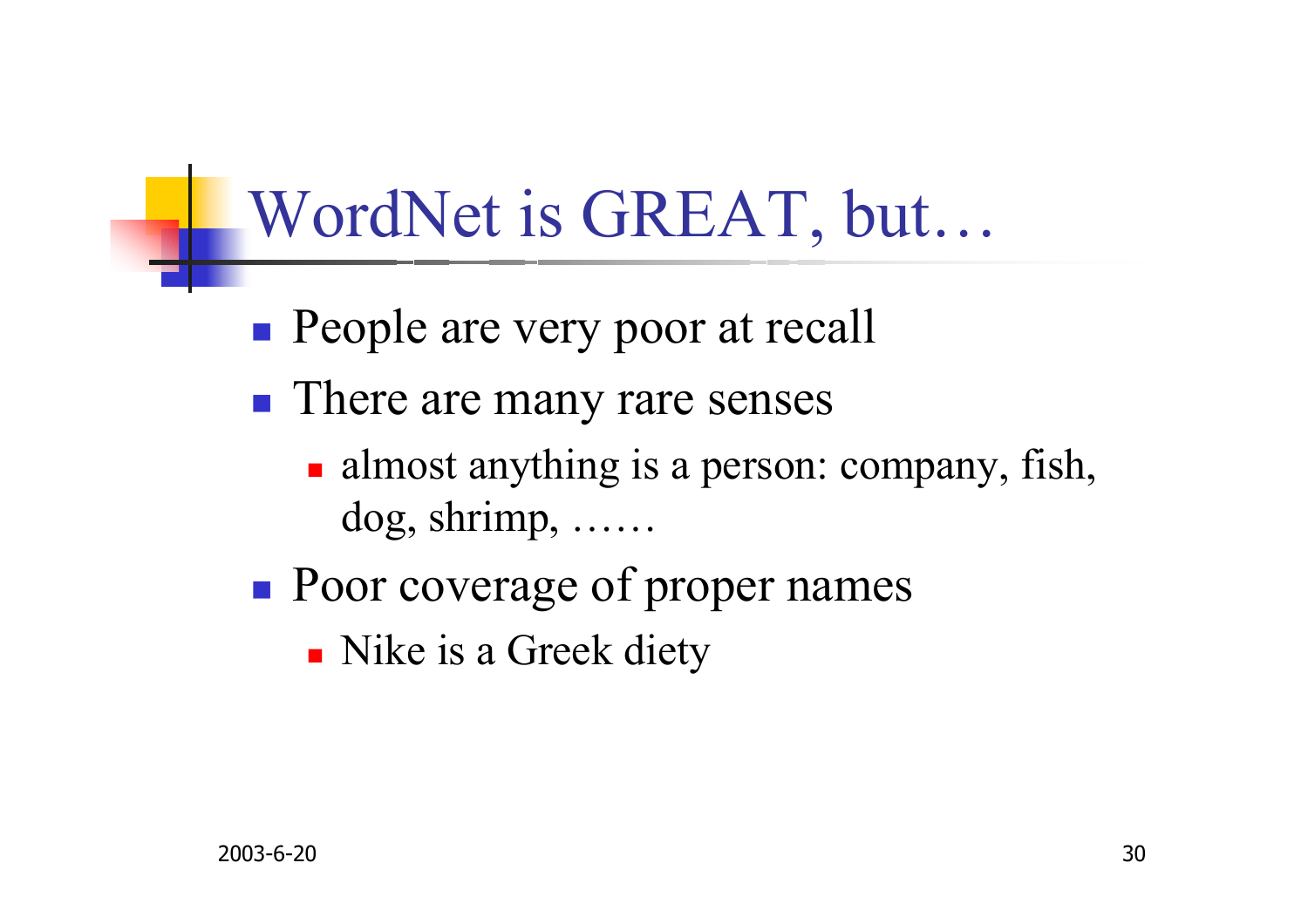#### Sample Comparison with WordNet

- 1handgun, revolver, shotgun, pistol, rifle, machine gun, sawedoff shotgun, submachine gun, gun, automatic pistol, automatic rifle, firearm, carbine, ammunition, magnum, cartridge, automatic, stopwatch
- 236 whitefly, pest, aphid, fruit fly, termite, mosquito, cockroach, flea, beetle, killer bee, maggot, predator, mite, houseplant, cricket
- 471 supervision, discipline, oversight, control, governance, decision making, jurisdiction
- 706 blend, mix, mixture, combination, juxtaposition, combine, amalgam, sprinkle, synthesis, hybrid, melange
- 941employee, client, patient, applicant, tenant, individual, participant, renter, volunteer, recipient, caller, internee, enrollee, giver

2003-6-20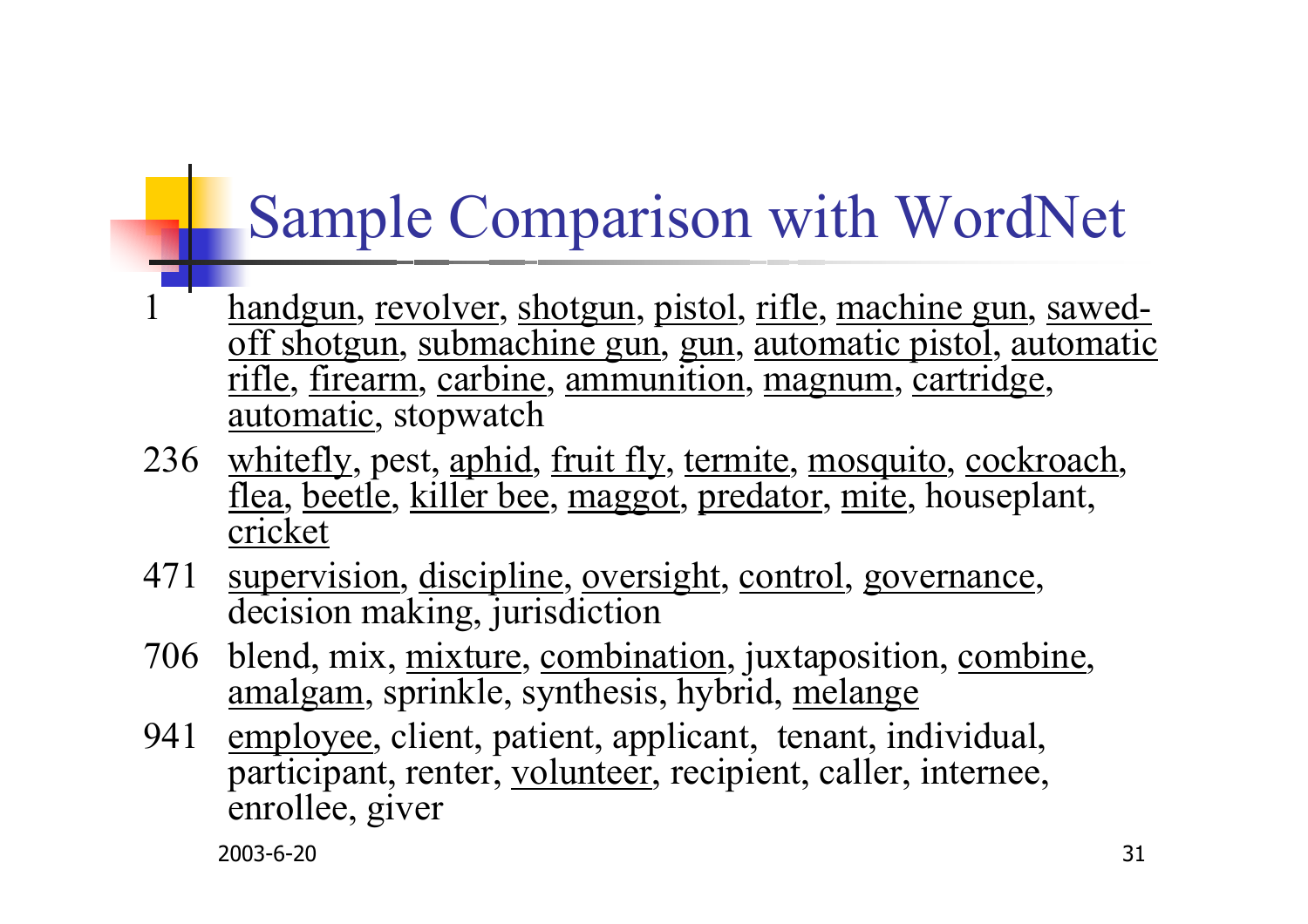## Evaluation of Lexical Resources

- ■ Comparison with "Gold Standard"
	- WordNet
	- $\blacksquare$  BBI
	- **Roget's Thesaurus**
- **Service Service Embedded Evaluation: using the resource in** an application.
	- **Information retrieval**
	- **Nachine translation**
	- **Language modeling**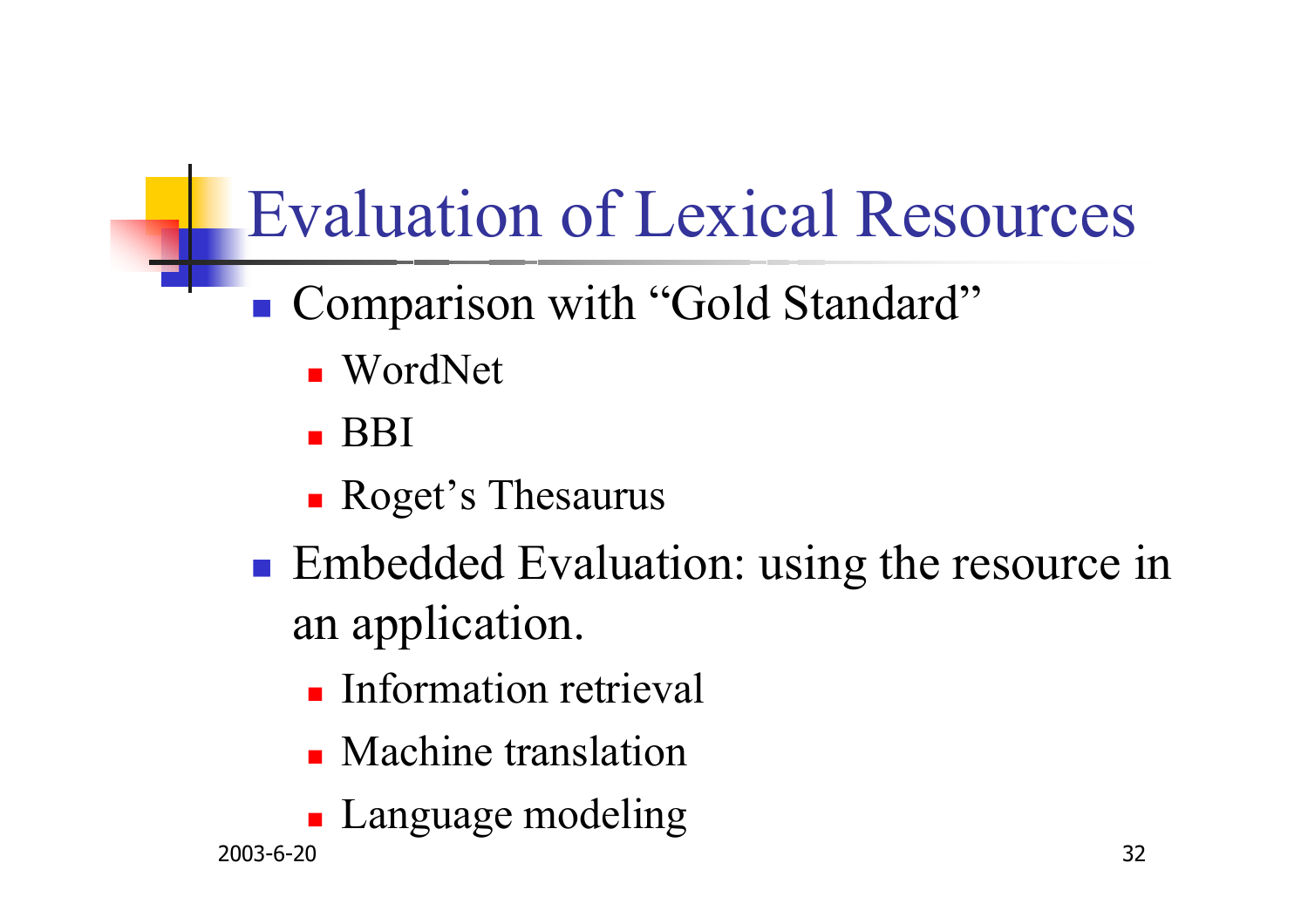## Color Cluster vs. WordNet

pink, red, turquoise, blue, purple, green, yellow, beige, orange, taupe, color, white, lavender, fuchsia, brown, gray, black, mauve, royal blue, violet, chartreuse, deep red, teal, dark red, aqua, gold, burgundy, lilac, crimson, black and white, garnet, coral, grey, silver, ivory, olive green, cobalt blue, scarlet, tan, amber, cream, rose, indigo, light brown, maroon, uniform, reddish brown, peach, navy blue, plum, nectarine, mulberry, flower, tone, blond, khaki, plaid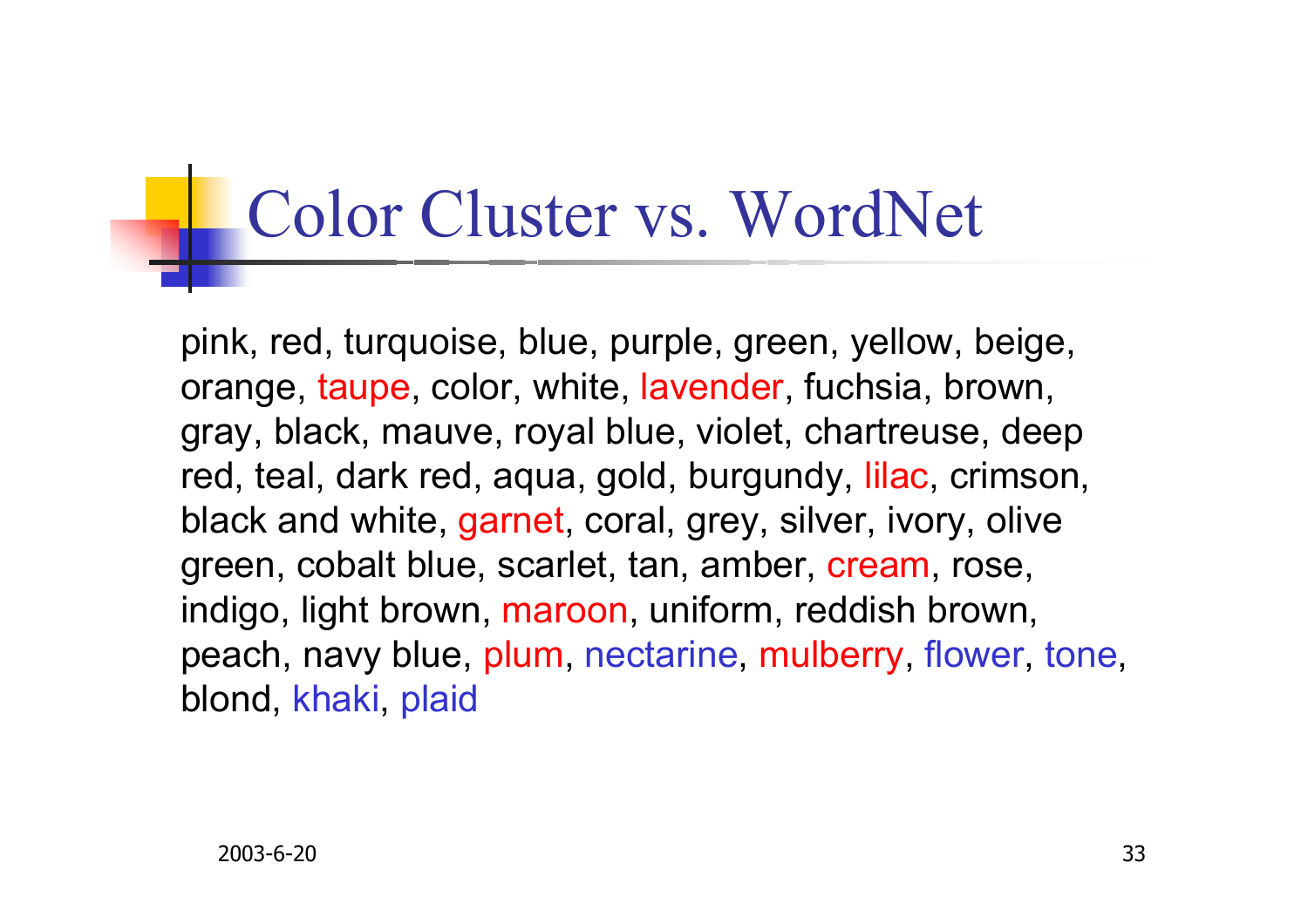#### Selectional Preference

- Generalization from:
	- **drink: beer 151, water 101, alcohol 72, coffee 71, it 62,** wine 61, lot 45, milk 28, alcoholic beverage 25, what 24, tea 22, glass 22, more 20, champagne 19, rubbing alcohol 17, bottle 17, ...
- $\blacksquare$  to:
	- **drink:** {N541 coffee, tea, soft drink} 1289,  $\{N550\}$ whisky, whiskey, cognac} 690, {N592 vinegar, lemon juice, olive oil} 673, {N1358 himself, themselves, myself} 380, {N3 LOT, bit, some} 298, {N792 container, bottle, jar} 203, {N1336 Bud Light, Budweiser, Pepsi} 135, {N949 liqueur, Grand Marnier, brandy} 126, ....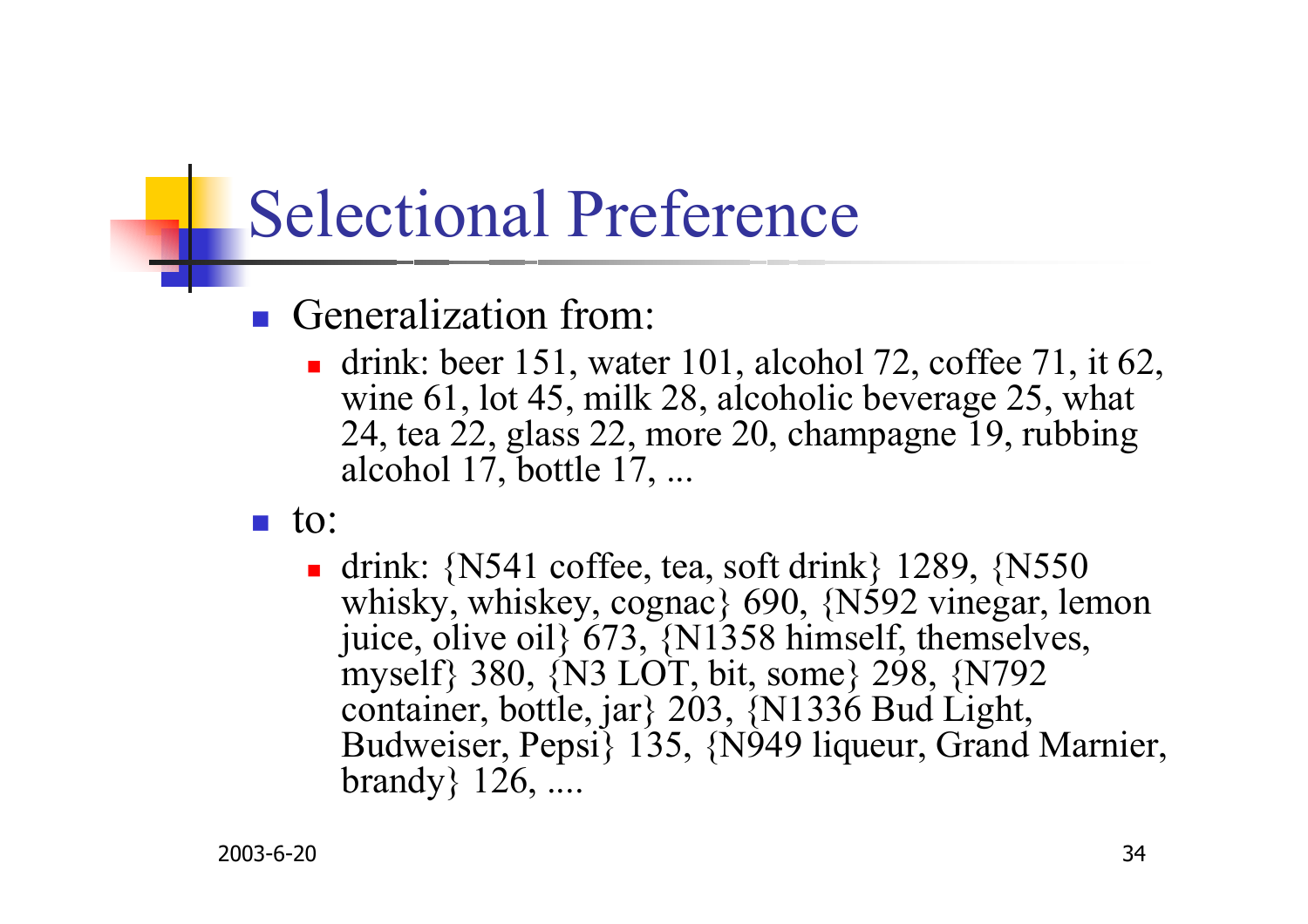#### Expectation Maximization

- $\mathbb{R}^2$  Generative Model
	- Generate a class for a given context
	- **The class generates the word**

$$
P(c | w) = \frac{P(c, w)}{P(w)} = \frac{P(c)P(w | c)}{\sum_{c'} P(c')P(w | c')}
$$

- $\mathbb{R}^3$  Problem?
	- The EM model doesn't learn!
	- П Solution: learn multiple preferences at the same time.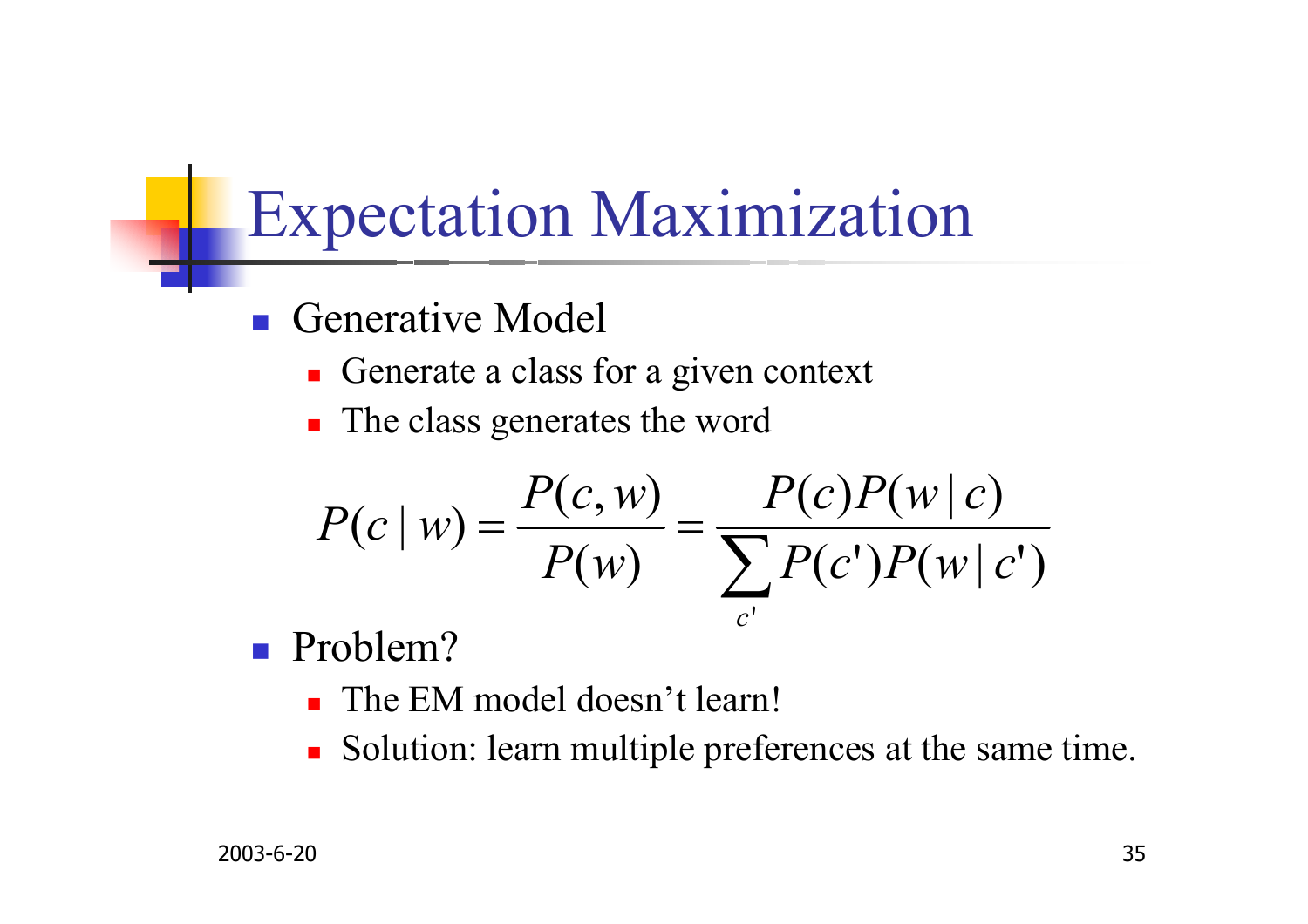## Summary

- $\mathbb{R}^3$ **Distinguishing Antonyms from Synonyms**
- $\mathbb{R}^3$ **Paraphrase Acquisition** 
	- **Based on extended distributional hypothesis**
	- [www.cs.ualberta.ca/~lindek/demos/paraphrase.htm](http://www.cs.ualberta.ca/~lindek/demos/paraphrase.htm)
- $\mathbb{R}^3$ **Clustering by Committee** 
	- [www.cs.ualberta.ca/~lindek/demos/wordcluster.htm](http://www.cs.ualberta.ca/~lindek/demos/wordcluster.htm)
- $\mathbb{R}^3$ **Relationship to MEANING**
- CYC in a day?